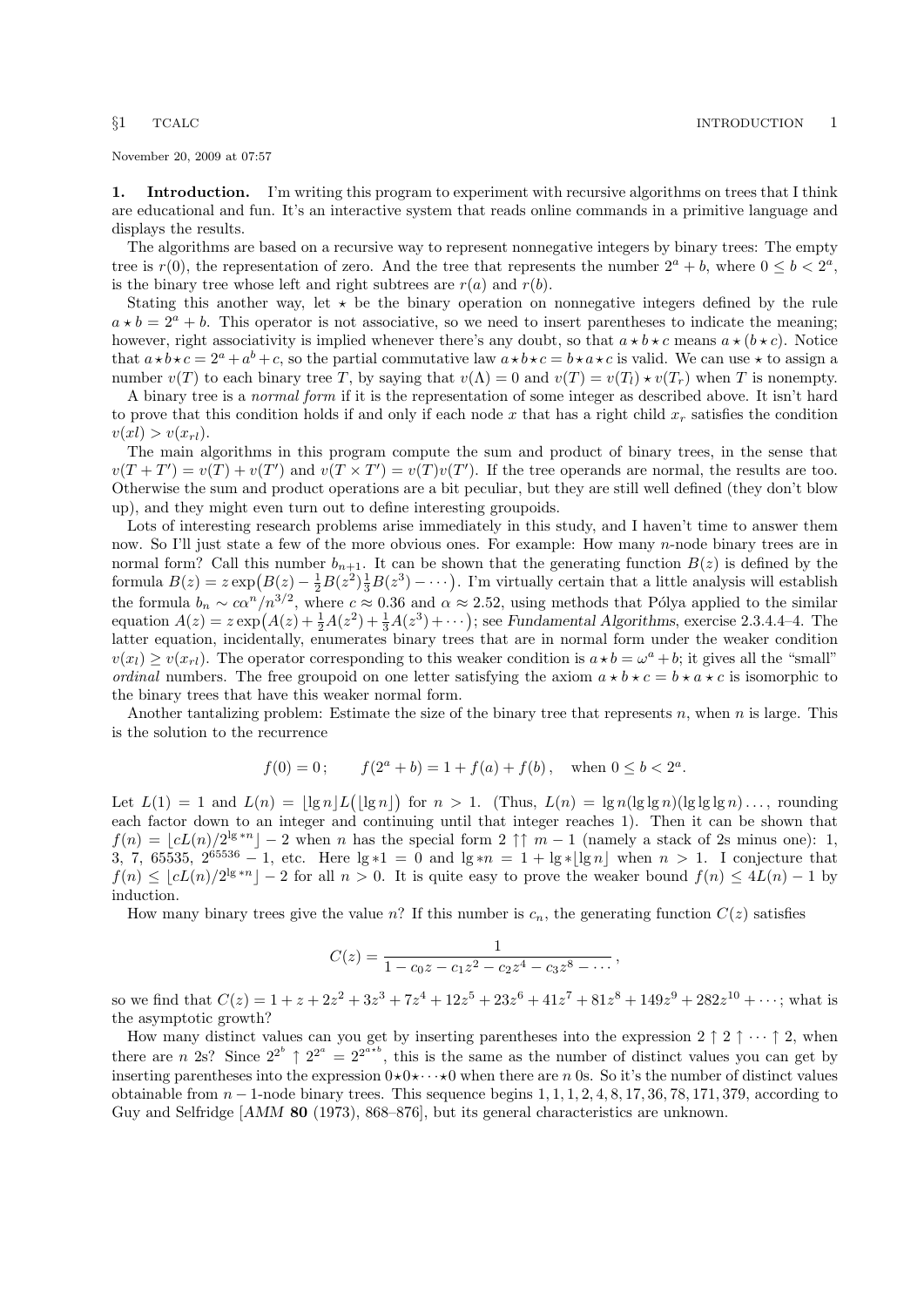### 2 INTRODUCTION TCALC

Other problems concern time bounds for the algorithms below.

## #include <stdio.h>

```
\langle11\rangle\langle2\rangle\langle13\rangle\langle20\ranglemain( ) {
  register int k;
  register node *p;
  \langle Initialize the data structures 5;
  while (1) (Prompt the user for a command and execute it 3)
}
```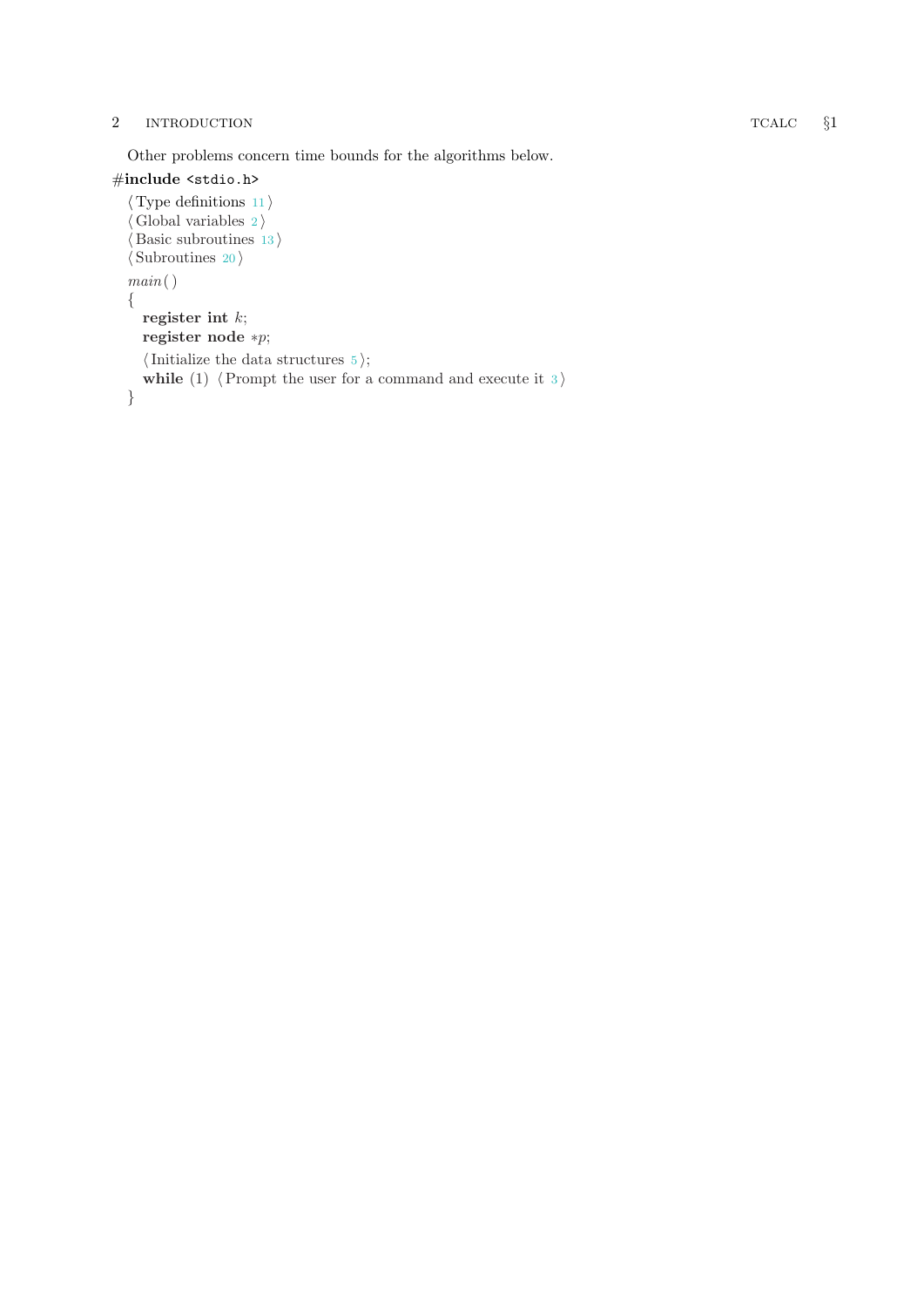<span id="page-2-0"></span>2. Input conventions. The user types short commands in a simple postfix language. For example, 'f2 f3 + s' means, "fetch a copy of tree"2 (the output of a previous step), also fetch tree 3, add them, and compute the successor." This tree will be displayed, and it might be fetched in later commands.

Spaces in the input are ignored. Numbers are treated as decimal parameters for the operator that they follow; the default is zero if no explicit parameter is given. Each operator is a single character with mnemonic significance.

The "user manual" is distributed throughout this program, since I keep adding features as I go. The operator 'h' gives online help—a brief summary of all operators.

```
\#\text{define}\ \textit{buf\_size}\ \text{200}
```
 $\langle$  Global variables 2 $\rangle \equiv$ char ∗helps [128]; /\* strings describing each operator  $*/$ char buf [buf\_size]; /\* the user's input goes here  $*/$ char  $\ast loc$ ; / $\ast$  where we are looking in the buffer  $\ast$ / char *op*;  $/*$  the current operator  $*/$ int param;  $/*$  the parameter to the current operator  $*/$ 

See also sections [12](#page-4-0), [24,](#page-9-0) [28](#page-11-0), [45](#page-16-0), [50,](#page-18-0) [53](#page-19-0), [58,](#page-21-0) and [63](#page-23-0).

This code is used in section [1](#page-0-0).

3.  $\langle$  Prompt the user for a command and execute it 3  $\rangle \equiv$ { (Fill buf with the user's next sequence of commands  $9$ );  $\langle$  Clear the current stack [29](#page-11-0) $\rangle$ ; while  $(1) \{$ 

```
\langle Set op and param10\rangle;
  switch (op) {
  case '\n': goto dump\_stack;\langle6 \rangledefault: printf ("Unknown operator '%c'!\n", op);
  }
 }
dump_stack: \langle30\rangle;
 \langle61\rangle;
```
}

This code is used in section [1](#page-0-0).

4. Here's an example of how each operator is introduced; we begin with the 'help' feature.

 $\langle$  Define the help strings 4  $\rangle \equiv$ 

 $helps['h'] = "helpful<sub>U</sub>summary<sub>U</sub>of<sub>U</sub>all<sub>U</sub>known<sub>U</sub> operators";$ /∗ '.' means that this operator ignores its parameter ∗/ See also sections [7,](#page-3-0) [31,](#page-11-0) [33](#page-12-0), [36,](#page-12-0) [38](#page-13-0), [48](#page-17-0), and [51](#page-18-0).

This code is used in section 5.

5. (Initialize the data structures  $5 \geq$  $\langle$  Define the help strings 4 $\rangle$ ; See also section [46.](#page-16-0) This code is used in section [1](#page-0-0).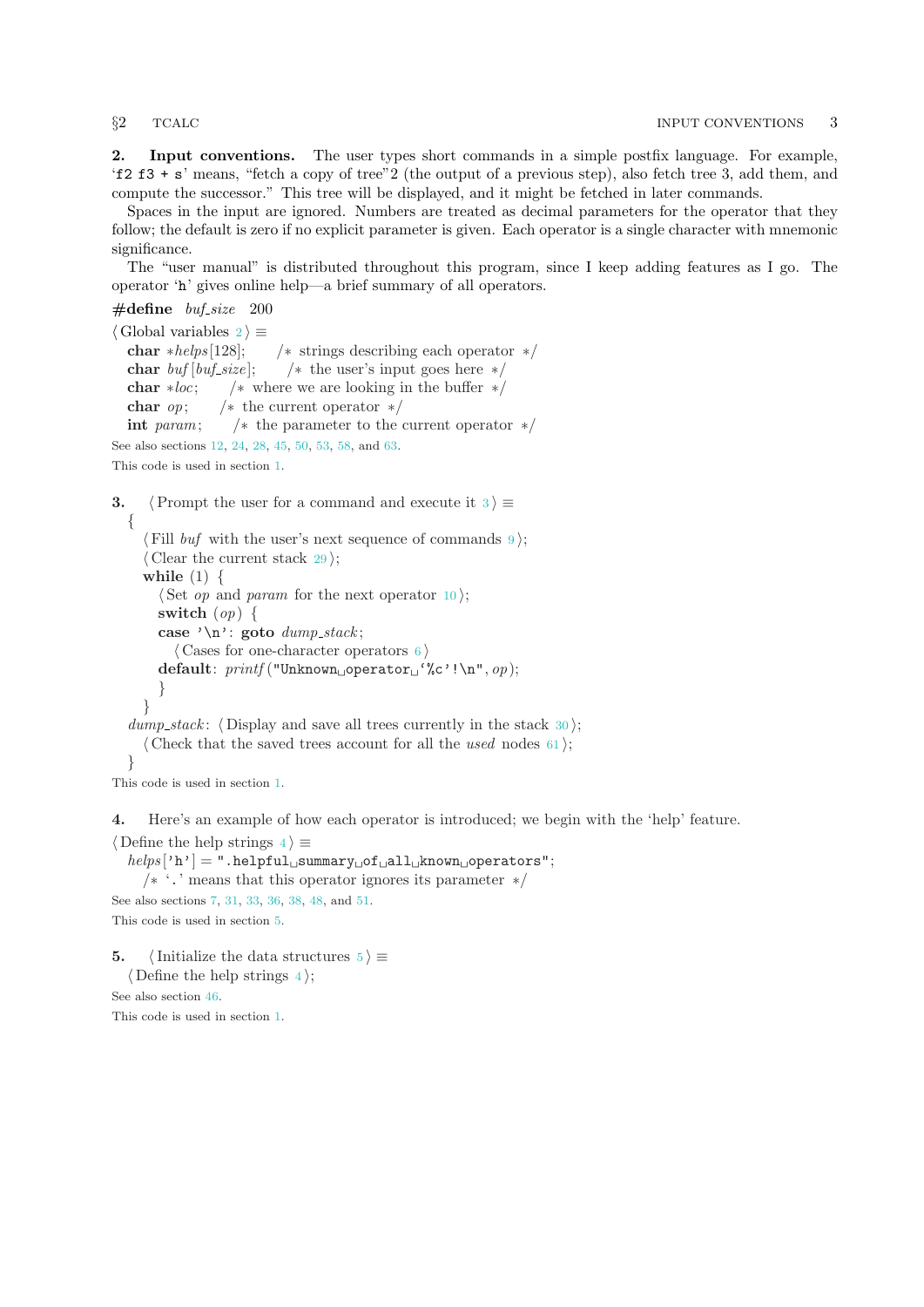### <span id="page-3-0"></span>4 INPUT CONVENTIONS TCALC §6

6. I must remember to say break at the end of the program for each case.

 $\langle$  Cases for one-character operators 6  $\rangle \equiv$ 

case 'h':  $print(f("The<sub>U</sub> following<sub>U</sub> operators<sub>U</sub> are<sub>U</sub> currently<sub>U</sub>implemented:\n $\nabla$$ for  $(k = 0; k < 128; k++)$ if  $(helps[k])$  printf  $("_{\sqcup\omega}\&c'\&s_{\sqcup}\&s\&m", k, (*helps[k] \equiv '.'']': "_{\sqcup\sqcup\sqcup}" : "\langle n \rangle : "), helps[k] + 1);$ break;

See also sections 8, [32,](#page-12-0) [34](#page-12-0), [35,](#page-12-0) [37](#page-13-0), [39](#page-13-0), [40,](#page-13-0) [41](#page-14-0), [42](#page-14-0), [43,](#page-15-0) [49](#page-17-0), and [52](#page-19-0). This code is used in section [3](#page-2-0).

7. Here's another easy case: The normal way to stop, instead of resorting to control-C, is to give the quit command.

 $\langle$  Define the help strings [4](#page-2-0)  $\rangle$  +≡  $helps['q'] = ".quit<sub>u</sub>the<sub>u</sub>program";$ 

8.  $\langle$  Cases for one-character operators 6  $\rangle$  +≡ case 'q':  $print$ [ "Type<sub> $\sqcup$ </sub> <return> $\sqcup$ to $\sqcup$ confirm $\sqcup$ quitting:"); if  $(getchar() \equiv 'n')$  return 0;  $fgets (buf,buf\_size, stdin);$  /\* flush the rest of that line  $*/$ goto dump\_stack;

9. (Fill buf with the user's next sequence of commands  $9$ )  $\equiv$  $printf("?``'')$ ; /\* this is the prompt \*/ if  $(fgets (buf,buf\_size, stdin) \equiv 0)$  return 0;  $/*$  we quit at end of file  $*/$  $loc = buf$ ;  $/* get ready to scan the buffer */$ This code is used in section [3](#page-2-0).

10. The scanning routine is intentionally simple.

#define large 1000000000 /∗ parameter numbers aren't allowed to get this big ∗/ #define larg 100000000 /∗ large /10 ∗/  $\langle$  Set *op* and *param* for the next operator 10  $\rangle \equiv$ while  $(loc < \&\, [but\_size] \wedge (*loc \equiv \prime_{\perp} \vee *loc < 0 \vee *loc > 128))$  loc  $\rightarrow$ ; /∗ bypass blanks and exotic characters ∗/  $param = 0;$  /\* assign the default value \*/ if  $(loc \equiv \&\, [but\_size])$  op = '\n'; else {  $op = *loc +$ ; if  $(op \neq ' \n\land n')$ while  $(loc < \&buf[buf\_size] \wedge (*loc \equiv '_1' \vee (*loc \le '9' \wedge *loc \ge '0'))$  { if  $(*loc \neq ' \rightharpoonup') \{$ if  $(parent \geq larg)$  printf  $("I'm_Ureducing_Uyour_Ularge_Uparameter_Umod_U'A)\n", large);$  $param = ((param % large) * 10) + *loc - '0';$ }  $loc +$ : } }

This code is used in section [3](#page-2-0).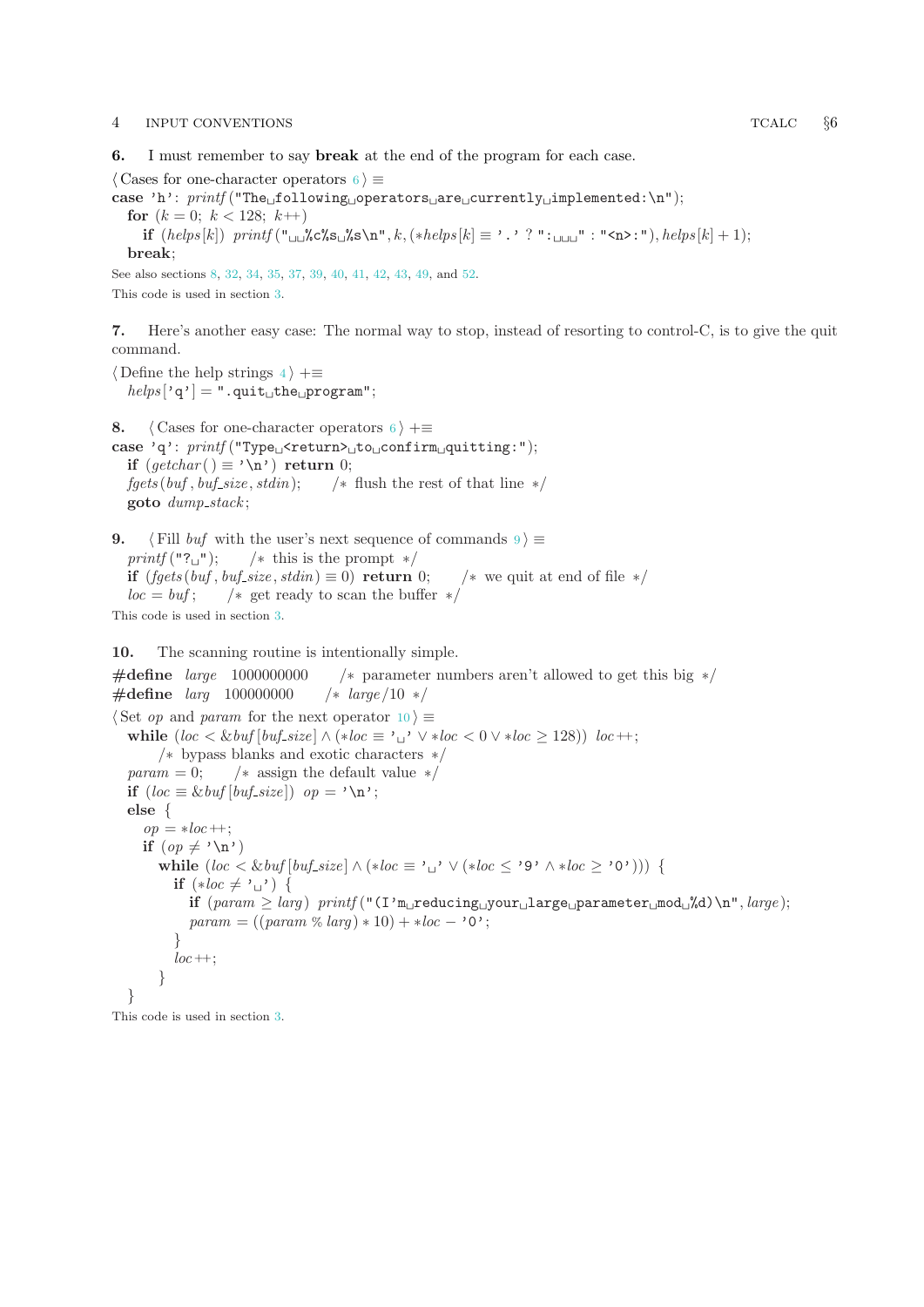<span id="page-4-0"></span>11. Data structures. I'm representing trees in the obvious way: Each node consists of two pointers and one integer field for multipurpose use.

 $\langle$  Type definitions 11  $\rangle \equiv$ typedef struct node struct { int val;  $\forall$  a value temporarily stored with this node  $\ast$ / struct node\_struct  $*l, *r;$  /\* left and right subtree pointers  $*/$ } node;

This code is used in section [1](#page-0-0).

12. Storage allocation is dynamic. We will explicitly free nodes when they are no longer active.

 $\langle$  Global variables [2](#page-2-0)  $\rangle$  +≡ int used;  $\frac{1}{*}$  this many nodes are active  $\frac{*}{*}$ node *∗cur\_node*; /\* the next node to be allocated when we run out  $*/$ node *∗bad\_node*; /\* if *cur\_node* equals *bad\_node*, we need another block \*/ node  $*avail;$  /\* head of list of recycled nodes  $*/$ int mems;  $\frac{1}{*}$  the number of memory references to node pointers \*/

### 13.  $\# \text{define nodes\_per\_block}$  1000

```
\langle Basic subroutines 13 \rangle \equivnode ∗get avail( ) /∗ allocate a node ∗/
  \sqrt{ }register node ∗p;
     if (avail) \{p = avail;avail = p\neg r;}
     else {
       if (cur\_node \equiv bad\_node) {
          cur\_node = (node * ) calloc(nodes_per_block, sizeof(node));
          if (\neg cur\_node) {
             printf("Omigosh, \text{the} \text{memory} \text{is} \text{all} \text{gone} ! \text{`n");}exit(-1);}
           bad\_node = cur\_node + nodes\_per\_block;}
       p = cur\_node + +;}
     p\neg l = p\neg r = \Lambda;mems ++:
     used +;
     return p;
  }
```
See also sections [14](#page-5-0), [15,](#page-5-0) [16](#page-5-0), [17](#page-6-0), [18,](#page-6-0) [19](#page-6-0), [55,](#page-20-0) [60,](#page-23-0) and [62.](#page-23-0) This code is used in section [1](#page-0-0).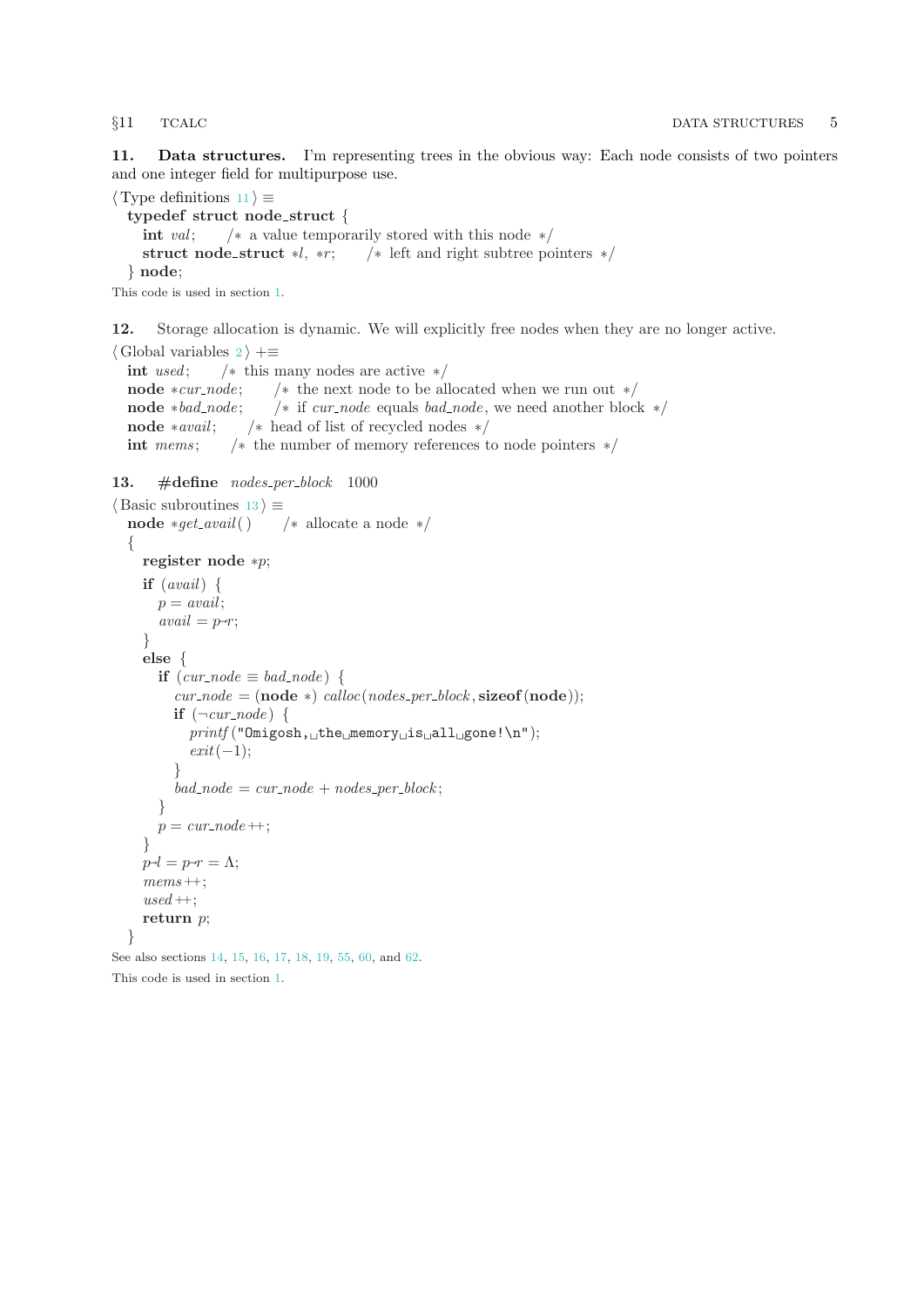### <span id="page-5-0"></span>6 DATA STRUCTURES TCALC §14

```
14. \langle13 \rangle +≡
  void free_node(p) /* deallocate a node */
      node ∗p;
  {
    p\neg r = avail;avail = p;used -;
    mems ++;
  }
```
15. We often want to free all nodes of a tree that has served its purpose.

```
\langle13 \rangle +≡
  void recycle(p) /* deallocate an entire tree */
      node ∗p;
  {
    if (\neg p) return;
    recycle(p\neg l);recycle(p\neg r);free\_node(p);}
```
16. The algorithms for arithmetic are careful (I hope) to access node pointers only via the subroutines left, right, and change. This makes the program longer and slightly less readable, but it also ensures that mems will be properly counted.

In my first draft of this code I implemented a reference counter scheme, but I soon found that explicit deallocation was much better.;

```
\langle13 \rangle +≡
 node \ast left(p) /\ast get the left subtree of a nonempty binary tree \ast/
      node ∗p;
  {
    mems ++;
    return p\neg l;}
 node ∗right(p) /∗ get the right subtree of a nonempty binary tree */node ∗p;
 {
    mems ++;
    return p\neg r;}
 void change(p, q) /* change pointer field p to q */
      node ∗∗p;
      node ∗q;
 {
    ∗p = q;
    mems ++;}
```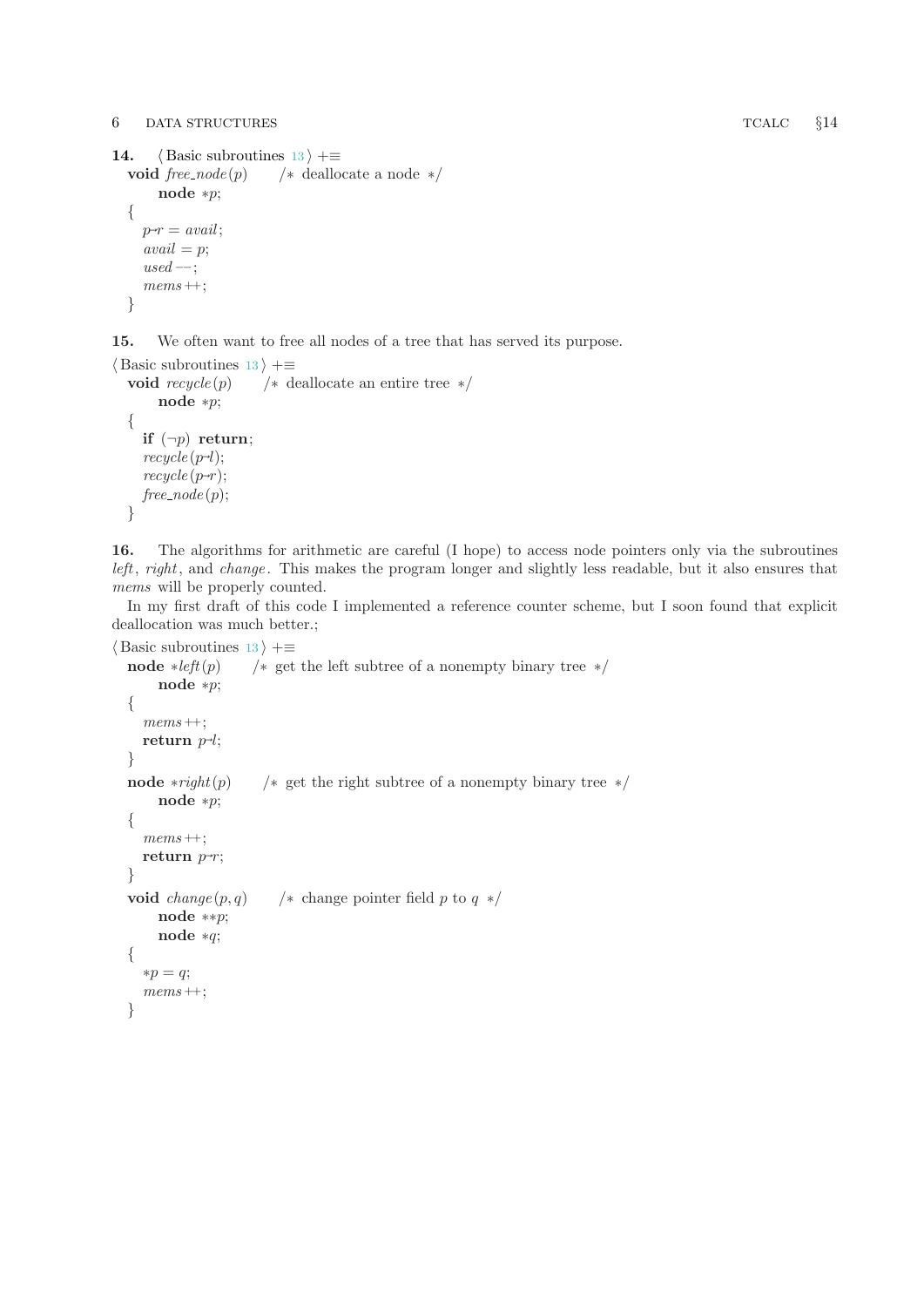<span id="page-6-0"></span>17. Simple tree operations. The multiplication routine needs to make several copies of subtrees, and the copying algorithm is one of the simplest we will need. So let's start with it. We can do the harder stuff once we get into the groove.

```
\langle13 \rangle +≡
  node *copy(p) /* make a fresh copy of a binary tree */node ∗p;
  {
    register node ∗q;
    if (\neg p) return \Lambda;
    q = get\_avail( );
     change(\&q\neg l, copy(\mathit{left}(p)));change(\&q\neg r, copy(right(p)));return q;
  }
```
18. Sometimes I want to copy tree behind the scenes; then I don't want to count mems.

```
\langle13 \rangle +≡
 node *cheap_copy(p) /* make a copy with no mem cost */
     node ∗p;
 {
   register node ∗q;
   register int m = \text{mems};
    q = copy(p);mems = m;return q;
 }
```
19. Another easy case, frequently needed for arithmetic, is the lexicographic comparison of binary trees. The *compare* subroutine returns  $-1$ , 0, or  $+1$  according as  $p < q$ ,  $p = q$ , or  $p > q$ .

```
\langle13 \rangle +≡
  int compare (p, q) /∗ determine whether p is less than, equal to, or greater than q */node ∗p, ∗q;
  {
    register int k;
    if (\neg p) {
      if (\neg q) return 0; /* they were both empty */
      return -1; /* only p was empty, so it's less */
    }
    if (\neg q) return 1; /* only q was empty, so p was greater \star/
    k = compare(left(p), left(q));if (k \neq 0) return k;
    return compare (right(p), right(q));}
```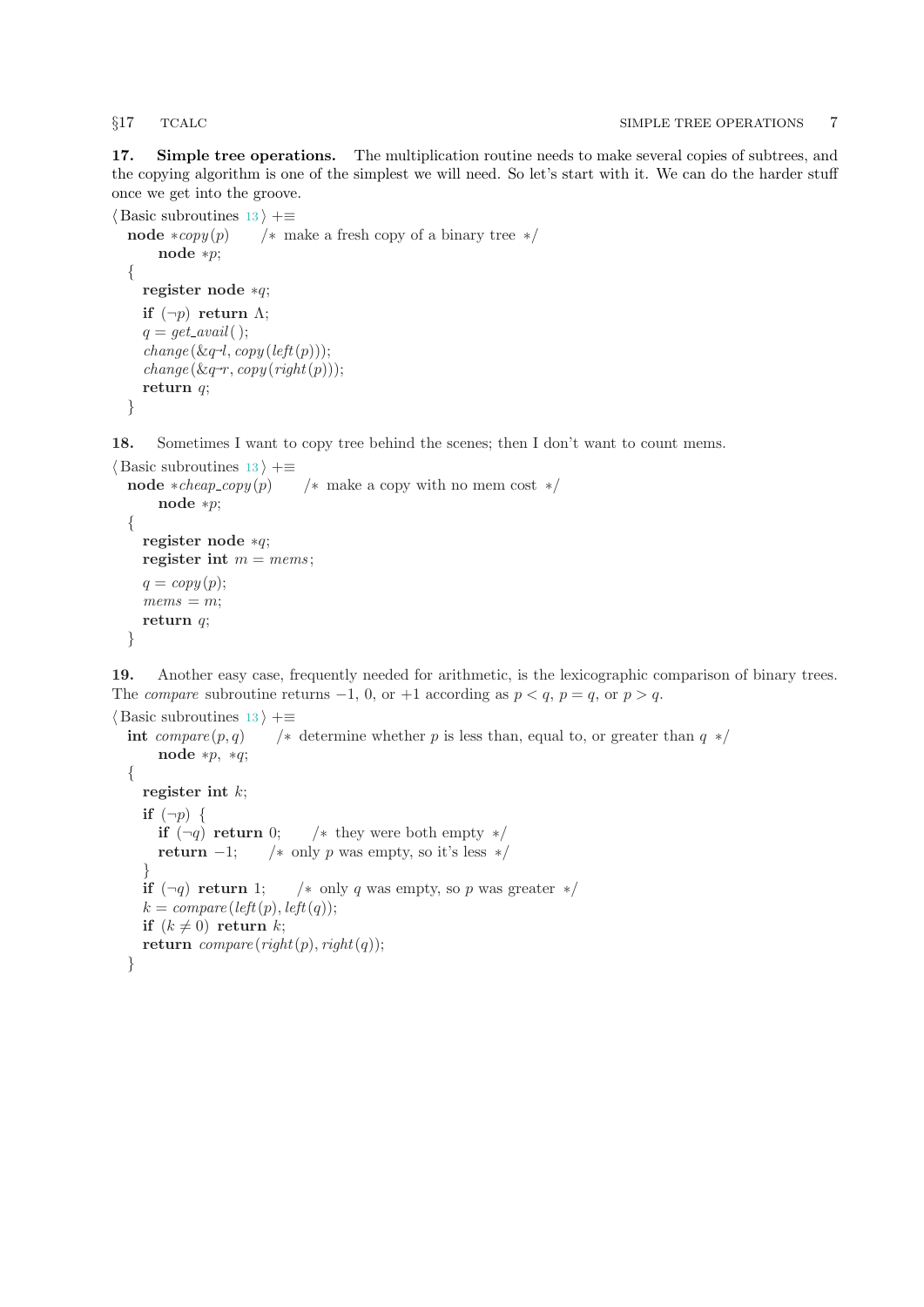### <span id="page-7-0"></span>8 SIMPLE TREE OPERATIONS TCALC  $\S 20$

20. Having laid the groundwork, we come now to the first interesting case: The *succ* function adds one to the value represented by a binary tree.

This function would have been more efficient if we had represented numbers from right to left instead of from left to right. (A dual representation considers  $2^a + b$  where b is a multiple of  $2^{a+1}$  rather than a number less than  $2<sup>a</sup>$ . The same number of nodes appears in both representations; the difference is sort of a reflection of the tree about a diagonal line, with a few additional alterations.) But the dual representation makes the comparison operation slower, and comparisons is more important than successions.

The succ routine is given a pointer to a nonempty binary tree. It changes that tree  $T$  so that the new tree T' has  $v(T') = v(T) + 1$ ; furthermore, T' has the same root node as T. Thus this operation is sort of like  $T++$ .

```
\langle Subroutines 20 \rangle \equivvoid succ(p) /* add one to tree p */
       node ∗p;
  {
    register node *pr, *pl, *prr, *prl;
    pr = right(p);if (\neg pr) {
       pr = get\_avail( );
       change(\& p\neg r, pr);}
    else succ(pr);prr = right(pr);if (\neg prr) { /* the successor of pr was a power of two; should we propagate a carry? */
       pl = left(p);prl = left(pr);if (compare (pl, prl) \equiv 0) { /* yes, we should */
         recycle(pr);change(\& p\neg r, \Lambda);if (pl) \; succ(pl);else change(\&p\neg l, get\_avail());
       }
    }
  }
```
See also sections [21](#page-8-0), [25,](#page-9-0) [26](#page-10-0), [27](#page-10-0), [44,](#page-16-0) [47](#page-16-0), [54,](#page-19-0) and [57](#page-21-0). This code is used in section [1](#page-0-0).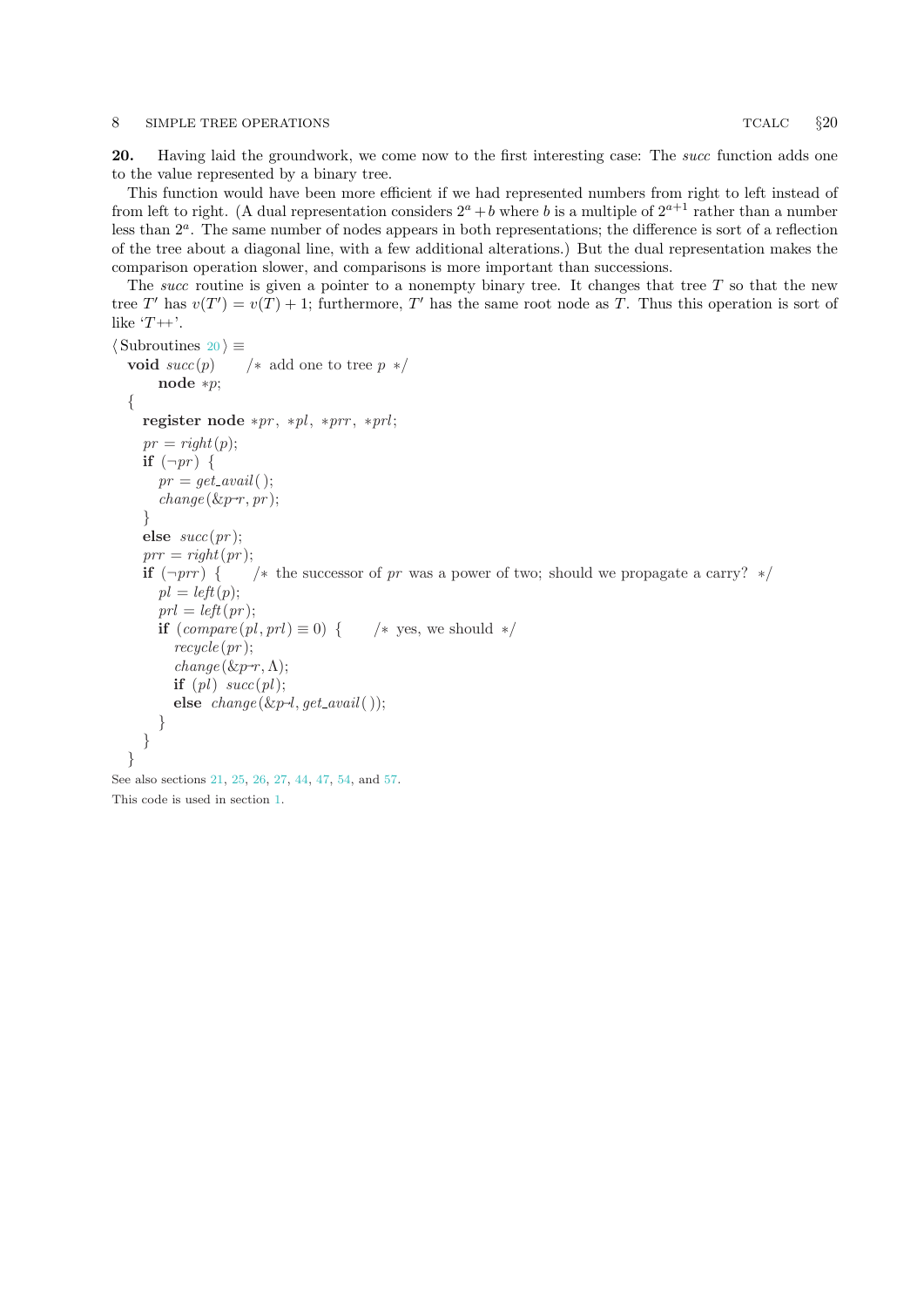<span id="page-8-0"></span>

21. Addition. Arithmetic is now within our grasp. Again we need to think a bit about how to do it from left to right (i.e., from most significant bit to least significant). Here is a way that keeps the number of subtree comparisons to essentially the same amount as would be needed if we went from right to left.

Trees  $p$  and  $q$  are destroyed by the action of the sum procedure, which returns a tree that represents  $v(T) + v(T')$ . It also sets the global variable easy nonzero if no carry propagated from the most significant bits.

Incidentally, this addition operation is not associative on abnormal trees. The associative law fails, for example, on the first case I tried when I got the program working:

```
b_{123} + (b_{456} + b_{789}) = 2^{1+1+4} + 2^{1+1} + 4 + 2 + 2^{1+2^{1+1}} + 1;(b_{123} + b_{456}) + b_{789} = 2^{1+1+4} + 2^{1+1} + 4 + 1 + 2 + 2^{1+2^{1+1}}.
```

```
\langle20 \rangle +≡
    node *sum(p, q) /* compute the sum of two binary trees */node ∗p, ∗q;
    {
        register node *pl, *ql;
        register int s;
         easy = 1;
         if (\neg p) return q;
         if (\neg q) return p;
         pl = left(p);ql = left(q);s = compare(pl,ql);if (s \equiv 0) {
             \langle Add right(p) to right(q) and append this to succ23)
             easy = 0; return p;
         }
         else {
             if (s < 0) 22} \rangle;
             q = sum(right(p), q);if (easy) goto no\_sweat;
             else {
                  ql = left(q);s = \text{compare}(pl, gl); /* does a carry need to be propagated? */
                 if (s \equiv 0) { /* yup */
                       change(\& p\neg r, right(q));recycle(ql); free-node(q);if \left( pl\right) succ\left( pl\right);
                       else change(\& p\negthinspace \negthinspace \cdot \negthinspace \cdot \negthinspace \cdot \negthinspace get \negthinspace \cdot \negthinspace \cdot \negthinspace \cdot \negthinspace \cdot \negthinspace \cdot \negthinspace get \negthinspace \cdot \negthinspace \cdot \negthinspace \cdot \negthinspace \cdot \negthinspace \cdot \negthinspace \cdot \negthinspace \cdot \negthinspace \cdot \negthinspace \cdot \negthinspace \cdot \negthinspace \cdot \negthinspace \cdot \negthinspace \cdot \negthinspace \cdot \negthinspace \cdot \negthinspace \cdot \negthinspace \cdot \negthinspace \cdot \negthinspace \cdot \negthinspace \cdot \negthinspace \cdot \negthinspace \cdot \negthinspace \cdot \negthinspace \cdot \negthinspace \return p;
                 }
                 else easy = 1; /* nope */
             }
         no\_sweat: change(\& p\neg r, q);return p;
        }
    }
```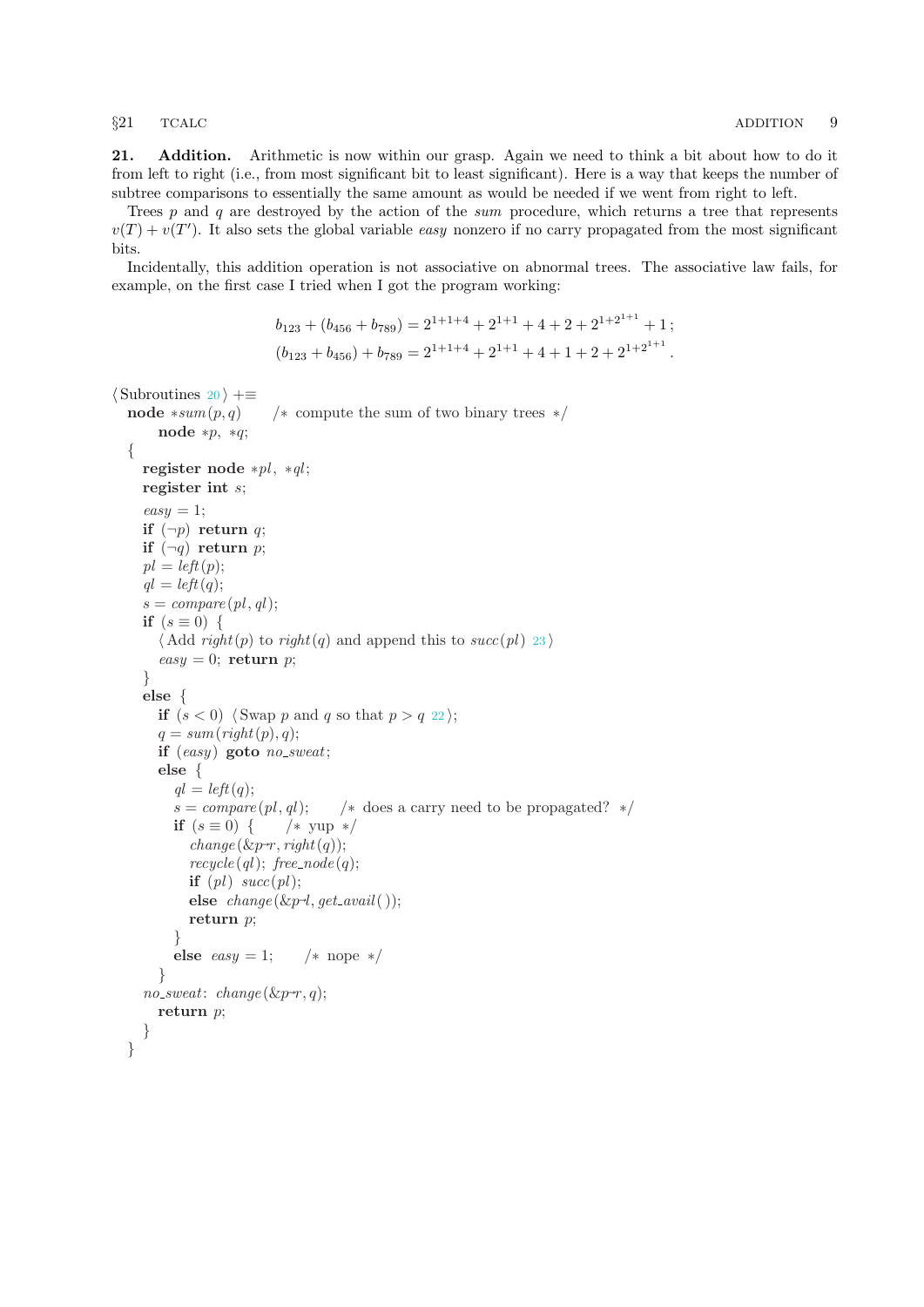```
22. \langle \text{Swap } p \text{ and } q \text{ so that } p > q \text{ } 22 \rangle \equiv{
       pl = qlql = p;p = q;q = q_l;
   }
```

```
This code is used in section 21.
```
23.  $\langle \text{Add } right(p) \text{ to } right(q) \text{ and append this to } succ(pl) \text{ 23} \rangle \equiv$  $recycle$  (ql); if  $(pl) \; succ(pl);$ else  $change(\& p\negthinspace \negthinspace \cdot \negthinspace l, get\_avail($   $));$  $change(\& p\neg r, sum(\operatorname{right}(p), \operatorname{right}(q)))$ ;  $free\_node(q);$ This code is used in section [21](#page-8-0).

[2](#page-2-0)4. (Global variables  $2 \nmid \pm \equiv$ int easy;  $\frac{1}{x}$  (\* communication parameter for the sum routine \*/

25. One nice spinoff of the addition routine is the following procedure for normalization:

```
\langle20 \rangle +≡
  node *normalize (p) /* change p to normal form without changing the value */node ∗p;
  {
     register node *q, *qq;
     if (\neg p) return;
     q = qq = left(p);q = normalize(q);if (q \neq qq) change (\& p\negthinspace\negthinspace\cdot\negthinspace l, q);q = qq = right(p);q = normalize(q);change(\& p\neg r, \Lambda);return sum(p, q);
  }
```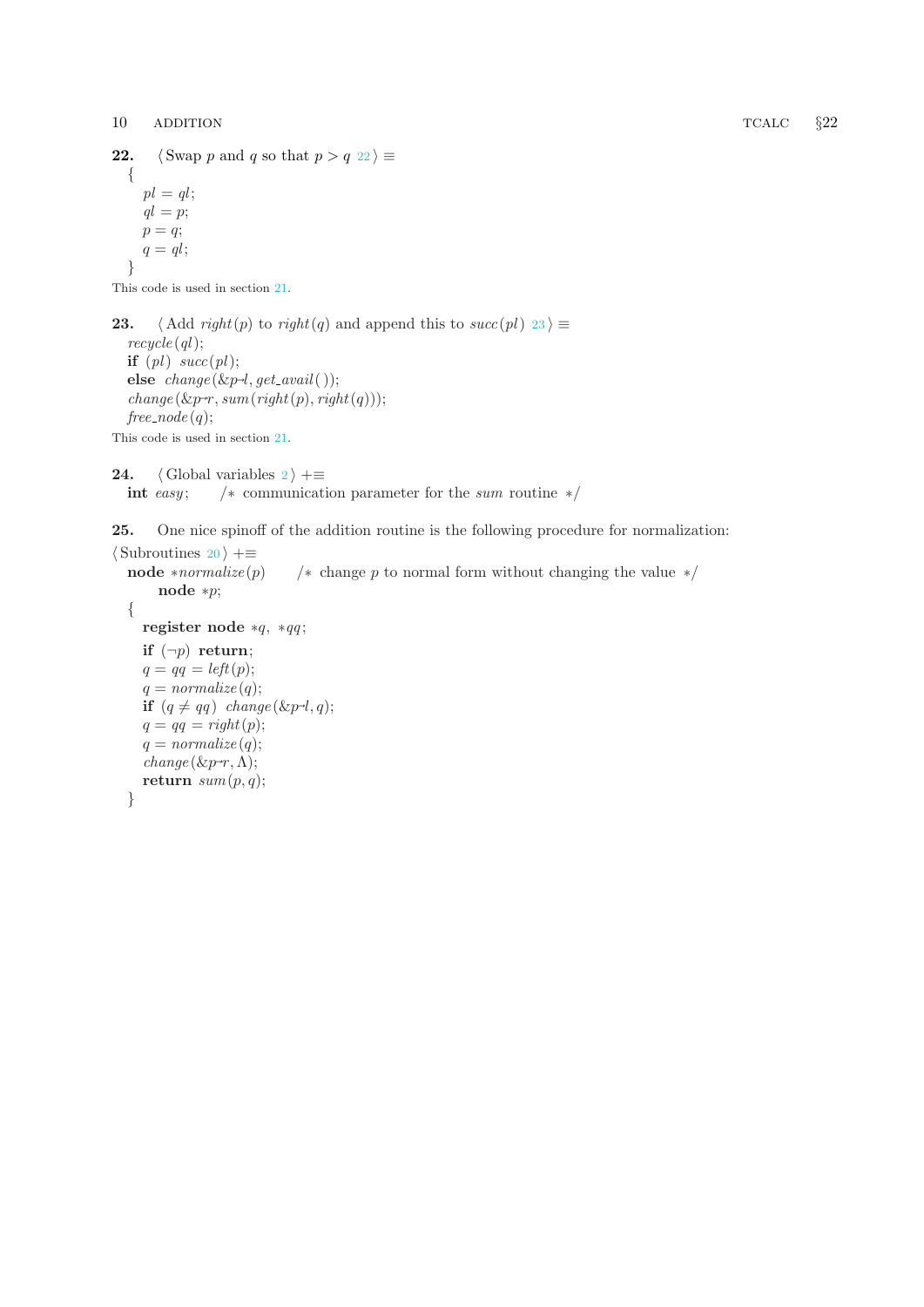<span id="page-10-0"></span>26. Multiplication. A moment's thought reveals the somewhat surprising fact that it's easier to multiply by 2<sup>*a*</sup> than by *a*. (Because if  $b = 2^{b_1} + \cdots + 2^{b_k}$ , we have  $2^{a}b = 2^{a+b_1} - \cdots + 2^{a+b_k}$ .)

```
\langle20 \rangle +≡
   node *ez-prod(p, q) /* add p to exponents of q */
         node ∗p, ∗q;
   {
      register node *qq, *qqr;
      if (\neg q) {
         recycle(p);return Λ;
      }
      for (qq = q; qq; qq = qqr) {
         qqr = right(qq);\mathbf{if} \,\left(qqr\right) \,\, change\left(\&qq\negthinspace\negthinspace l, sum\left(\mathit{left}(qq), \mathit{copy}(p)\right)\right);else change(\&qq\negthinspace-\negthinspace l, sum(\textit{left}(qq), p));}
      return q;
   }
```
27. Full multiplication is, of course, a sum of such partial multiplications. I am not implementing it in the cleverest way, since I compute the final sum as  $(\cdots((2^{a_1}b+2^{a_2}b)+2^{a_3}b)+\cdots)+2^{a_k}b$ , thereby passing k times over many of the nodes. It's obvious how to reduce this to  $log k$  times per node, but is there a better way? I leave that as an open problem for now.

A bit of experimentation shows that the product of abnormal trees might not even be commutative, much less associative.

```
\langle20 \rangle +≡
  node *prod(p,q) /* form the product of p and q */
      node ∗p, ∗q;
  {
    register node ∗pp, ∗ppr , ∗ss ;
    if (\neg p \vee \neg q) {
      recycle(p);recycle(q);return Λ;
    }
    for (pp = p, ss = \Lambda; pp; pp = ppr) {
      ppr = right(pp);if (ppr) ss = sum(ss, ez_{prod}(left(pp), copy(q));else ss = sum(ss, ez\_prod(left(pp), q));free\_node(pp);}
    return ss;
  }
```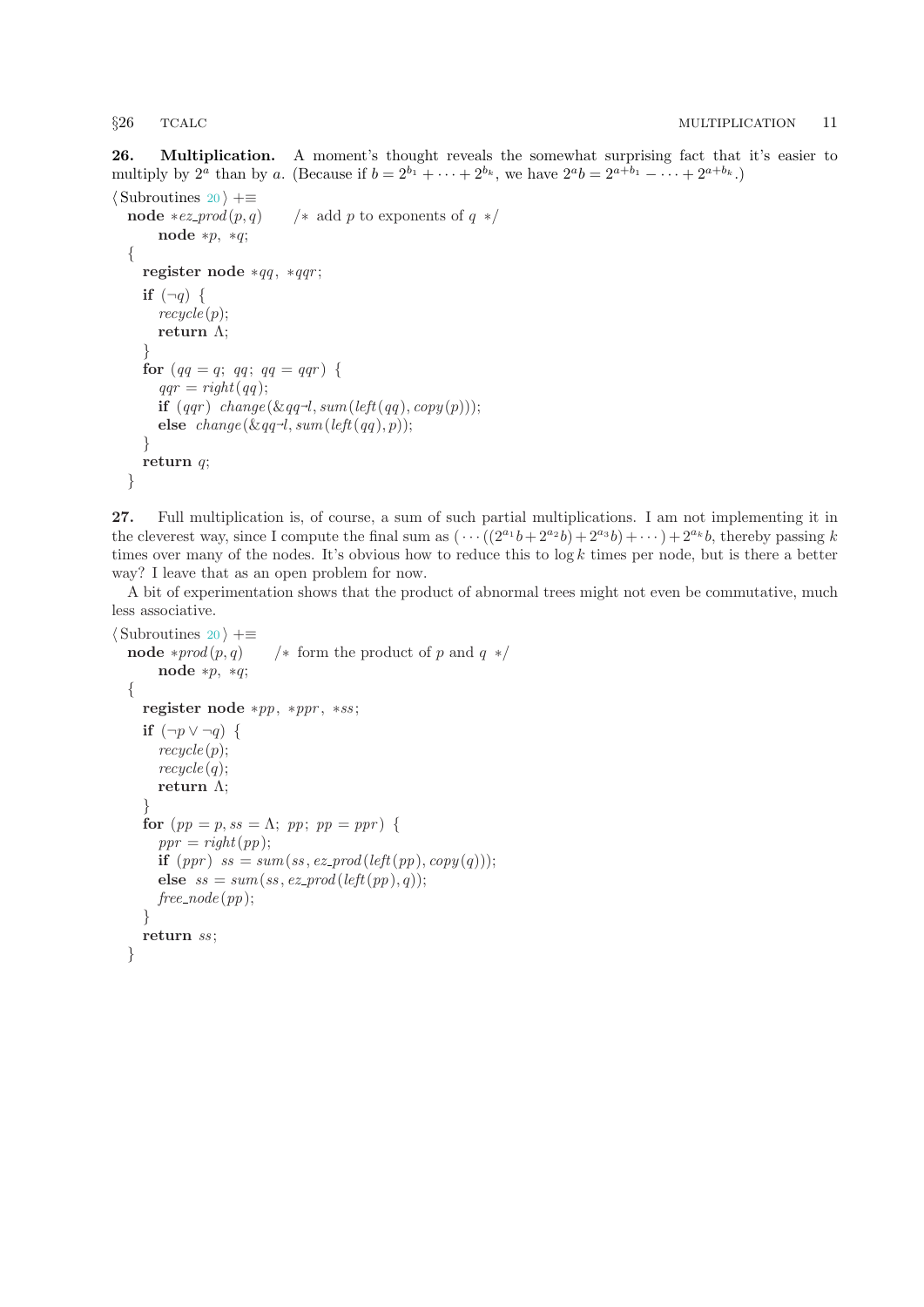<span id="page-11-0"></span>28. Stack discipline. Some commands put trees on the stack; others operate on those trees. Everything left on the stack at the end of a command line is displayed, and assigned an identification number for later use.

 $\# \text{define } stack\_size \quad 20 \qquad \text{/} * this many trees can be on the stack at once } */$  $\#$ **define** *save\_size* 1000 / $*$  this many trees can be recalled  $*$ /  $\langle$  Global variables [2](#page-2-0)  $\rangle$  +≡ node \*saved [save\_size]; /\* trees that the user might recall  $*/$ int save\_ptr;  $/*$  the number of saved trees  $*/$ node \*stack [stack\_size + 1]; /\* there's one extra slot for breathing space \*/ int stack\_ptr;  $/*$  the number of items on the stack  $*/$ int showing mems ; /∗ should we tell the user how many mems were used? ∗/ **int** showing size;  $\frac{1}{2}$   $\frac{1}{2}$  should we tell the user how big each tree is?  $\frac{1}{2}$ int showing usage;  $/*$  should we tell the user how many nodes are active?  $*/$ int *old\_mems*;  $/*$  holding place for *mems* until we're ready to report it  $*/$ 

```
29. \langle Clear the current stack 29 \rangle \equivstack\_ptr=0;
  mems = 0;
This code is used in section 3.
```
30. The tree most recently in the stack is kept in saved [0].

```
\#\text{define } operand(n) stack [stack_ptr – (n)]
```

```
\langle Display and save all trees currently in the stack 30 \rangle \equiv
```

```
old\_members = mens;while (state\_ptr) {
  stack\_ptr -;
  if (+\text{save\_ptr} < \text{save\_size}) k = \text{save\_ptr};
  else {
     k=0;recycle (saved [0]);
     save\_ptr = save\_size - 1;}
  saved[k] = operand(0);if (state\_ptr \equiv 0 \wedge k > 0) {
     recycle(saved[0]);saved[0] = copy(saved[k]);}
   \langle59 ;
}
if (showing\_\_\&\ \lozenge\ mems \lozenge\ printf ("Operations cost %d mems\n", old mems);
if (showing\_usage) printf ("(\Diamond d_1 \space nodes_1 \space are_1 \space now_1 \space in_1 \space use) \space n", used);
```
This code is used in section [3](#page-2-0).

```
31. \langle4 \rangle +≡
 helps['S'] = ":show_1tree_1 sizes, _1if_1 < n>is_1 nonzero";
```

```
helps['T'] = ":show\textsubscript{U}computation\textsubscript{U}time\textsubscript{U}in \textsubscript{V}mems, \textsubscript{U}if \textsubscript{V}\textsubscript{V}is \textsubscript{V}nonzero";
```
 $helps['U'] = ":show\_node \_usage, \_if \_x \_j is \_nonzero";$  $\text{h}elps['k'] = ":\text{kill} \ll \text{a} > \text{to}$  conserve memory";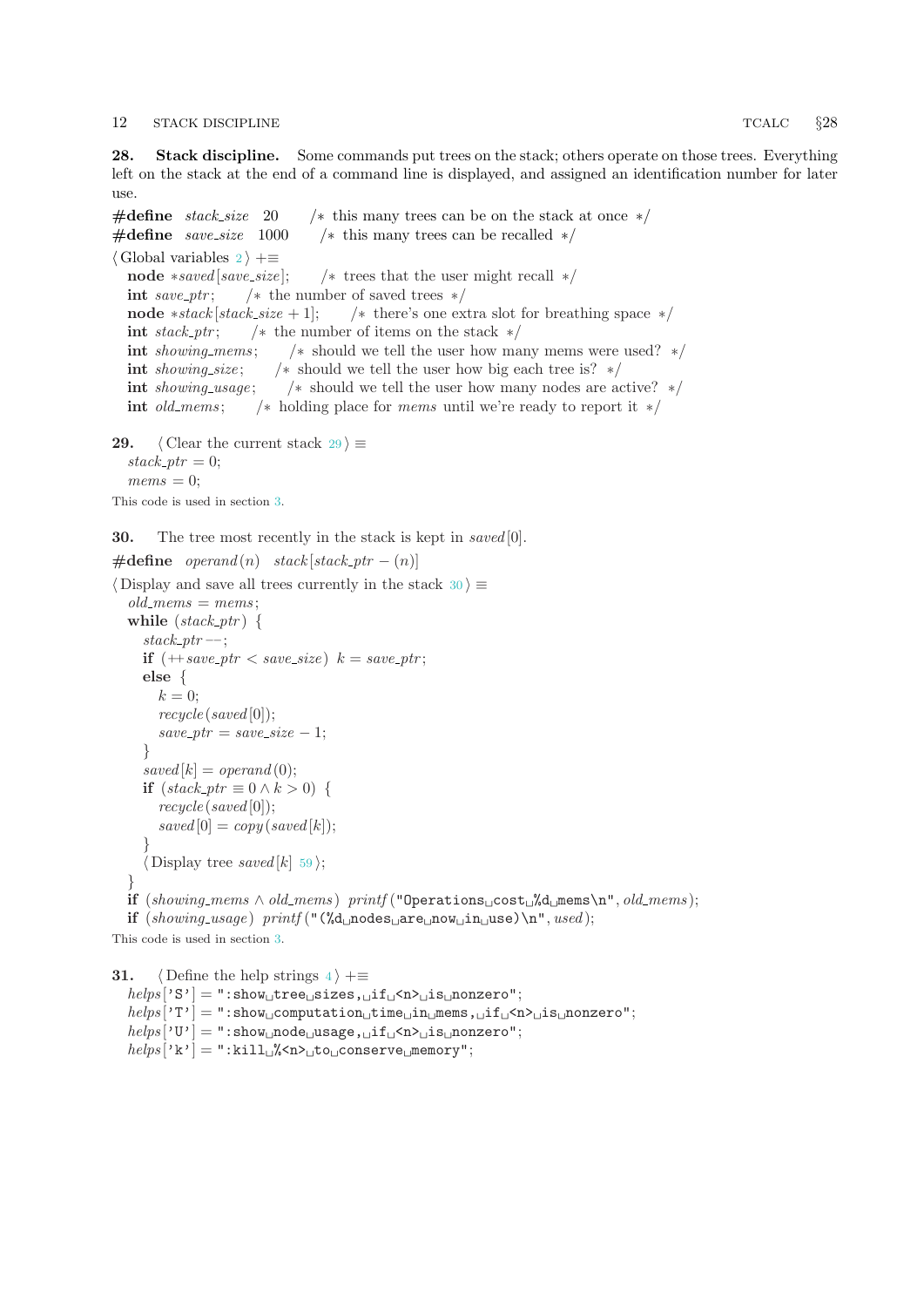```
32. \langle6 \rangle +\equivcase 'S': showing_size = param; break;
case 'T': showing_mems = param; break;
case 'U': showing_usage = param; break;
case 'k':
  if \text{if} (param \text{[} save_ptr)
     printf("You<sub>u</sub>can't<sub>u</sub>do<sub>u</sub>k%d, <sub>u</sub>because<sub>u</sub>}/%%d, doesn't<sub>u</sub>exist!\n\mathbf{n", }param, param);else {
     recycle (saved [param]);
     saved [param] = \Lambda;}
  break;
```
33. One way to put a new item on the stack is to copy an old item.

```
\langle4 \rangle +≡
  helps['%'] = "recall_!a_!previously_!{\text{computed}_!}tree";helps['d'] = ": duplicate_{[a_i]}tree_{[i]}that's_{[i]}aready_{[i]}one_{[i]}the_{[i]}stack";34. \langle6 \rangle +≡
case \sqrt[3]{ :
  if \text{(}param > save\_ptr\text{)}\text{ }printf("(\%%\&\text{d}_\text{u}is_\text{u}nhnow; \text{u}i_\text{u}using \text{u}%\&\text{u}insteady,\text{p}aram);param = 0;}
  \text{operator}(0) = \text{cheap\_copy}(\text{saved}[\text{param}]);inc\_stack:
  if (state\_ptr < stack\_size) {
     stack\_ptr+;
     break;
  }
  printf ("Oops---the<sub>□</sub>stack<sub>□</sub>overflowed!\n");
  recycle(openand(0));goto dump\_stack;
```
35. The command 'd' duplicates the top tree on the stack. Similarly, 'd3' duplicates the item three down from the top.

```
\#define check_stack(k)
            if (\text{stack\_ptr} < k) {
               printf("Not<sub>u</sub>enough<sub>u</sub>items<sub>u</sub>on<sub>u</sub>the<sub>u</sub>stack<sub>u</sub>for<sub>u</sub>operator<sub>u</sub>%c!\n<sup>n</sup>, op);goto dump stack ;
            }
\langle6 \rangle +\equivcase 'd': check\_stack(param + 1);\text{operatord}(0) = \text{cheap\_copy}(\text{operatord}(param + 1));
```
goto  $inc\_stack;$ 

36. Here are two trivial operations that seem pointless, because I haven't allowed the user to define macros. But in fact, users do have macros, because they can run TCALC from an emacs shell.

```
\langle4 \rangle +≡
   helps['p'] = ".pop_{\sqcup}the_{\sqcup}top_{\sqcup}tree_{\sqcup}off_{\sqcup}the_{\sqcup}stack";helps['x'] = "exchange<sub>1</sub>the<sub>1</sub>top<sub>1</sub>two<sub>1</sub>trees";
```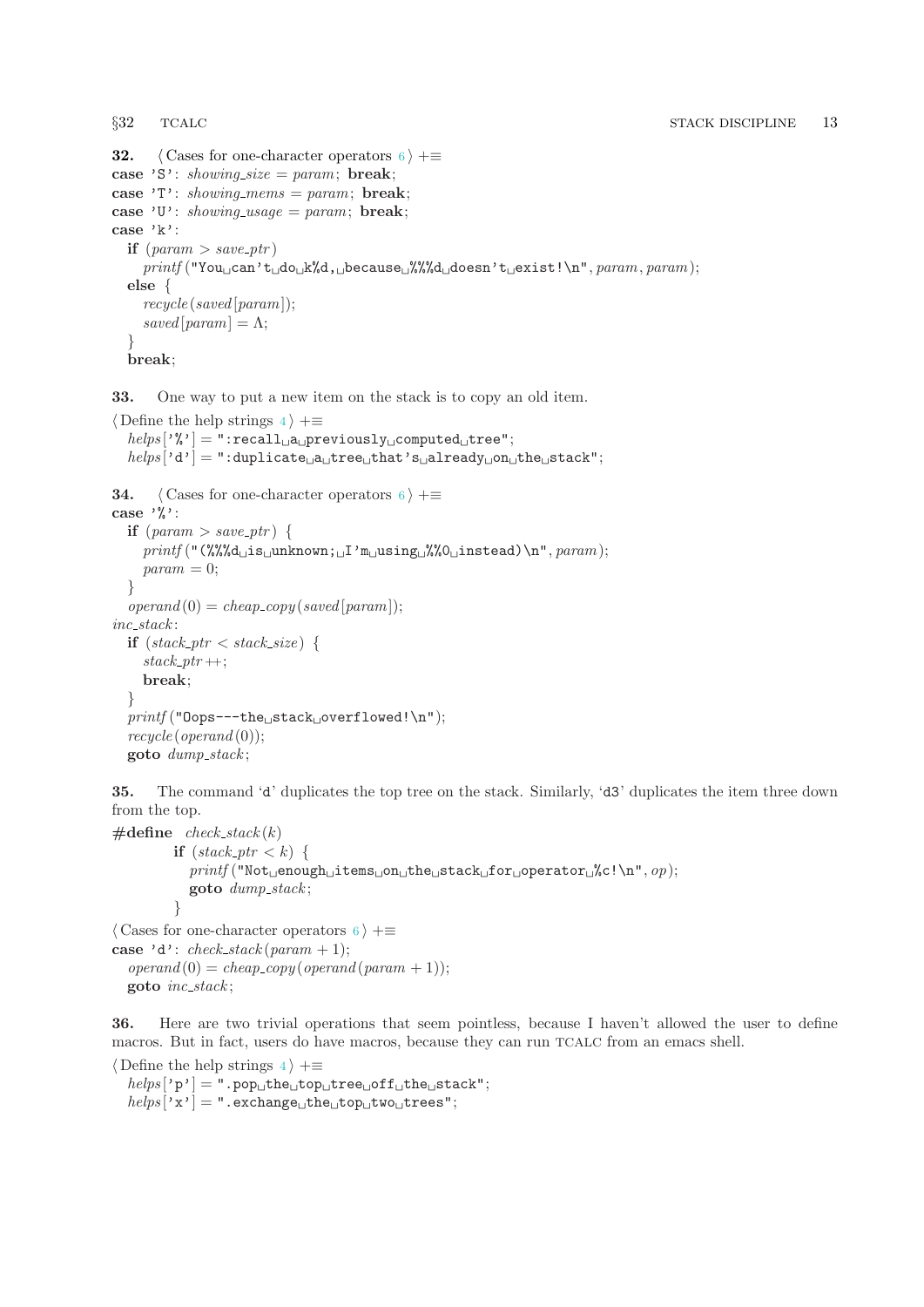### <span id="page-13-0"></span>14 STACK DISCIPLINE TCALC  $\S37$

37. Of course I could generalize these commands so that param is relevant.

 $\langle$  Cases for one-character operators [6](#page-3-0)  $\rangle$  + $\equiv$ case 'p':  $check\_stack(1)$ ;  $stack\_ptr -$ ;  $recycle(overall(0));$ break; case 'x':  $check\_stack(2)$ ;  $p = operand(2); operand(2) = operand(1); operand(1) = p;$ break;

38. Now we implement the arithmetic operators. Later we'll define an operator t such that 'tj' replaces tree  $a$  by  $2^a$ .

```
\langle4 \rangle +=
```

```
helps ['l'] = ".replace tree by its log (the left subtree)";
\text{helps} [\lvert r \rvert] = "\text{replace}_\sqcup \text{tree}_\sqcup \text{by}_\sqcup \text{its}_\sqcup \text{remainder}_\sqcup (\text{the}_\sqcup \text{right}_\sqcup \text{subtree})";
helps['s'] = "replace<sub>1</sub>tree<sub>1</sub>by<sub>1</sub>its<sub>1</sub>successor";helps['n'] = ".normalize<sub>u</sub> a<sub>u</sub>tree"helps['+'] = "replace_{\sqcup}a, b_{\sqcup}by_{\sqcup}a+b";\mathit{helps}[\tt' *'] = \texttt{''}.replace\_a, b\_by\_ab";\text{helps } [\cdot \cdot] = ".replace a, b by a<sup>b</sup>, assuming that a is a power of 2";
helps['j'] = "replace_{\text{u}}{a, b_{\text{u}}by_{\text{u}}2a+b"; /* j is for "join" */
helps['m'] = "replace_{\sqcup}a, b_{\sqcup}by_{\sqcup}2^a a_{\sqcup}b";
```
39. Here's a typical unary operator.

```
\langle6 \rangle +≡
case 'n': check\_stack(1); /* normalization */
  \text{vperand}(1) = \text{normalize}(\text{vperand}(1));break;
```
40. And another, only slightly more tricky.

```
\langle6 \rangle +\equivcase 's': check\_stack(1); /* the succ operation */
  if (openad(1)) succ(openad(1));else \text{vperand}(1) = \text{get}\_\text{avail}();
  break;
```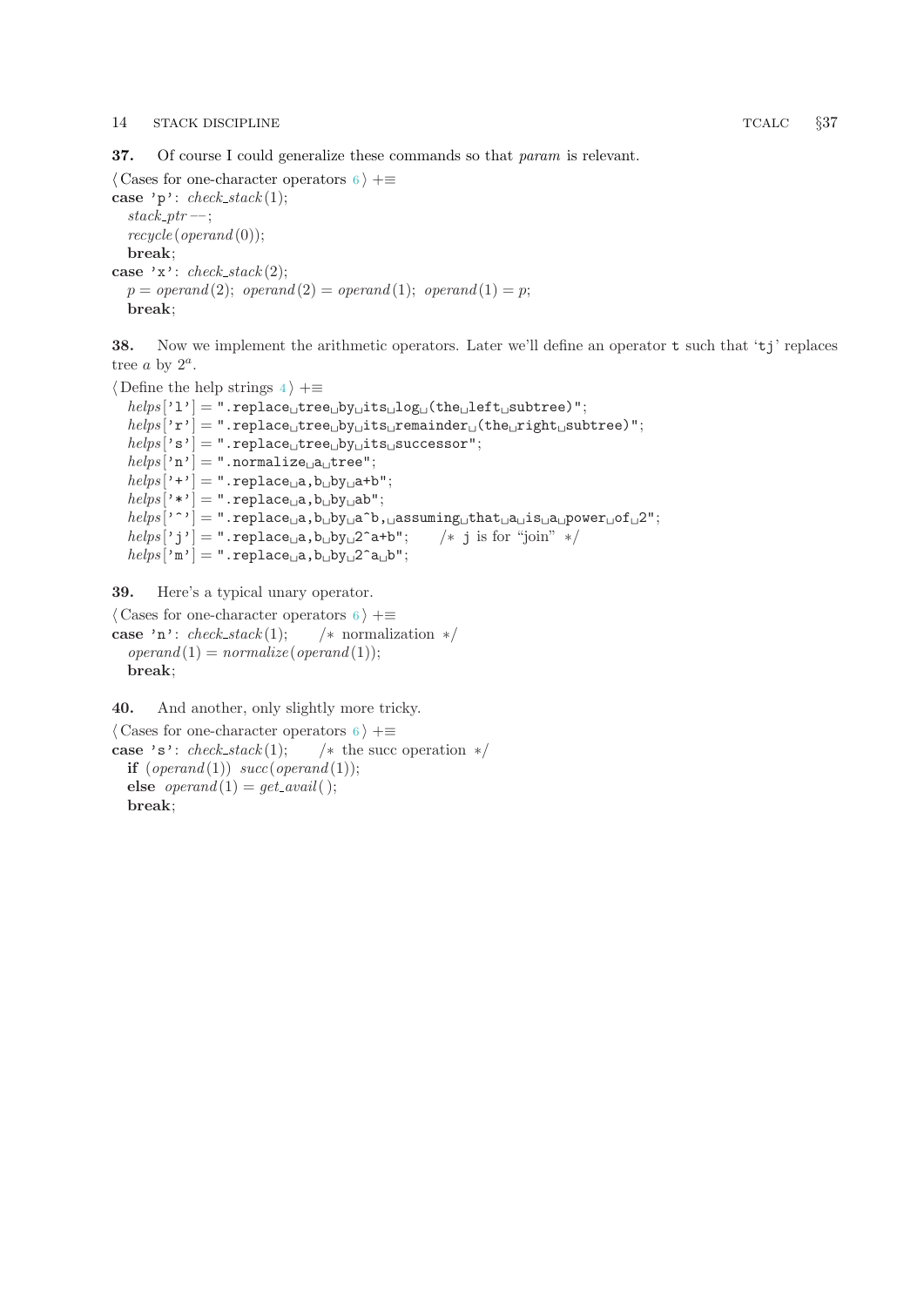<span id="page-14-0"></span>41. The l and r operators are charged as many mems as it takes to recycle the discarded nodes of the tree.

```
\langle6 \rangle +\equivcase 'l': check\_stack(1); /* the log operation */
  p = operand(1);if (¬p) printf ("(log 0 is undefined; I'm using 0)\n");
  else {
     \text{operatord}(1) = \text{left}(p);recycle(right(p));free\_node(p);}
  break;
case 'r': check\_stack(1); /* the rem operation */
  p = operand(1);
  if (\neg p) printf ("(rem<sub>\sqcup</sub>O\sqcupis\sqcupundefined;\sqcupI'm\sqcupusing\sqcupO)\n");
  else {
     \text{operatord}(1) = \text{right}(p);recycle(left(p));free\_node(p);}
  break;
```
42. Binary operations are equally simple.

```
\langle6 \rangle +\equivcase 'j': check\_stack(2); /* prepare for joining */
  stack\_ptr -;
  p = get\_avail( );
   p\neg l = operand(1);p\neg r = operand(0);return_p: operand (1) = p;
  break;
case '+': check\_stack(2): /* prepare for addition */
  stack\_ptr -;
  \text{operatord}(1) = \text{sum}(\text{operatord}(1), \text{operatord}(0));break;
case '*': check\_stack(2); /* prepare for multiplication */
  stack\_ptr -;
  \text{operatord}(1) = \text{prod}(\text{operatord}(1), \text{operatord}(0));break;
case 'm': check\_stack(2); /* prepare for power-of-2 multiplication */
  stack\_ptr -;
  \text{vperand} (1) = \text{ez\_prod}(\text{vperand}(1), \text{vperand}(0));break;
```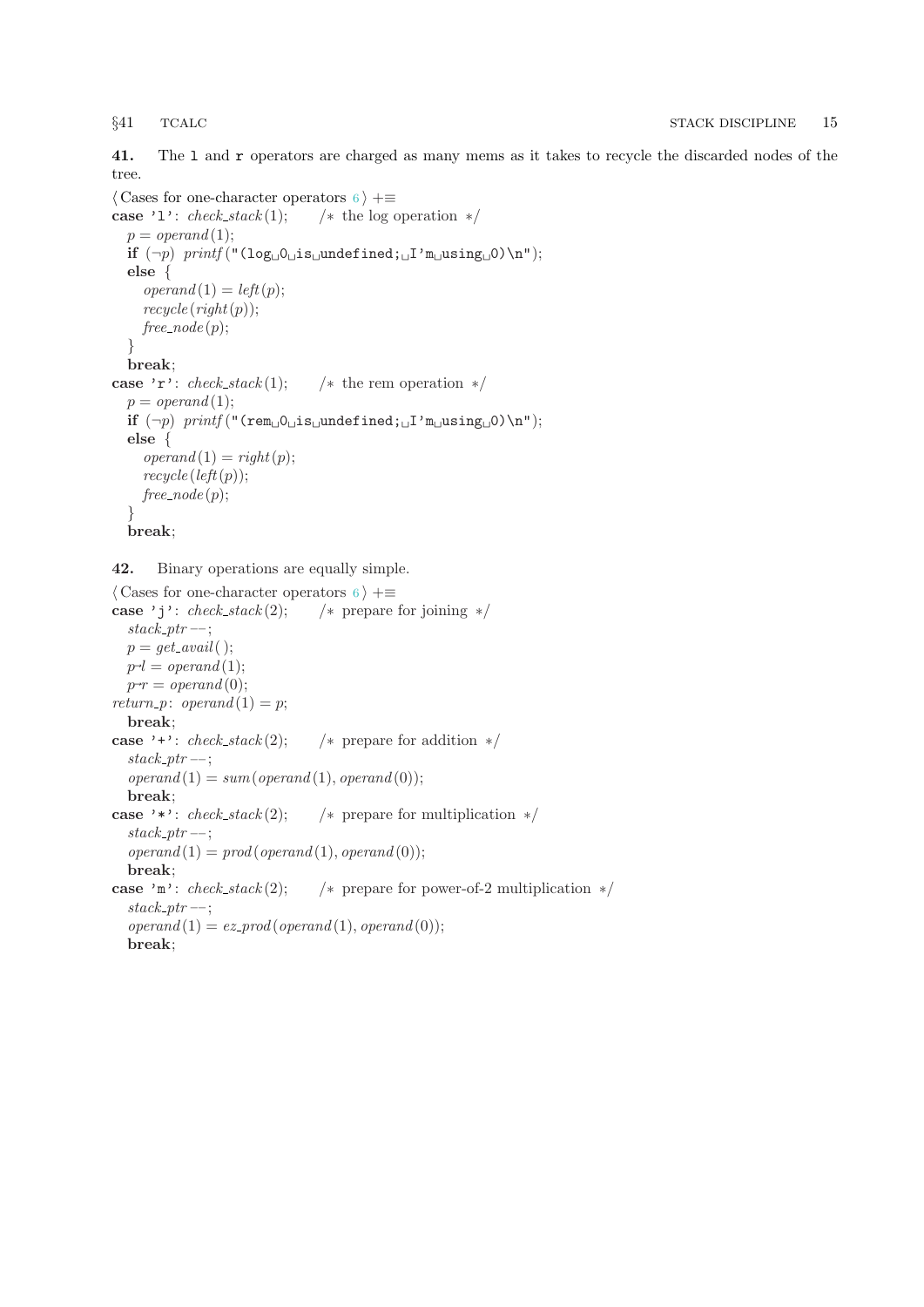### <span id="page-15-0"></span>16 STACK DISCIPLINE TCALC  $\S43$

43. Here's the only one that's not quite trivial. Strictly speaking, I should disallow  $0^x$ ; but the implementation is so easy, I went ahead and did it.

```
\langle6 \rangle +≡<br>case '^': check_stack (2); /* prepare
                                       /* prepare for exponentiation */stack\_ptr -;
   p = operand(1);if (\neg p) {
      \mathbf{if} \; (openand(0)) \; recycle (openand(0));else p = get\_avail(); /* 0^0 = 1 */
   }
   else if (right(p)) {
      \it {print} f("Sarry, \verb|_l\_Id \verb| on't_ \verb|_d \verb|o_ \verb|_a^ \verb|`b_ \verb|] unless \verb|_a_ \verb|_a_ \verb|_p \verb|over|_0 f_ \verb|_2! \verb|`n");stack\_ptr +;goto dump\_stack;}
   else change(\&p\negthinspace\negthinspace\cdot l, prod(left(p), operand(0))),goto return_p;
```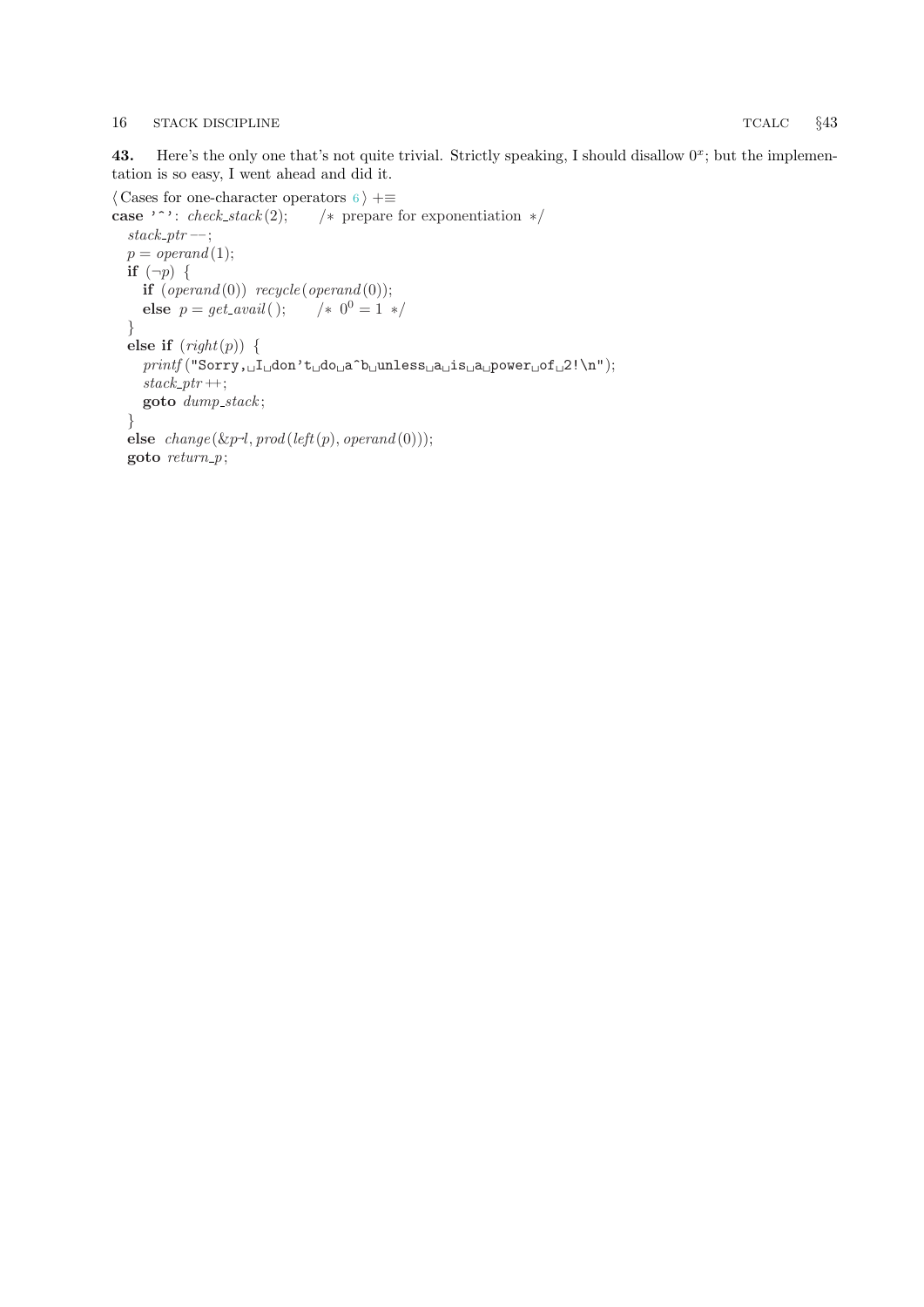<span id="page-16-0"></span>

44. Generating binary trees. But how do the trees get built in the first place? One useful way to get a fairly big tree is to ask for 'tn', the tree that canonically represents n. Then we can get bigger by multiplication and exponentiation, etc.

If this program is working properly, and if  $n$  does not exceed the *threshold* for compression to be described below, the binary tree created here will be displayed simply as the integer  $n$ .

```
\langle20 \rangle +≡
  node ∗normal_tree (n) \qquad * generate the standard tree representation of n */
      int n;
  \{register int k;
    register node ∗p;
    if (\neg n) return \Lambda;
    for (k = 0; (1 \ll k) \leq n; k++); /* compute k = 1 + |\lg n| */
    p = qet\_avail( ); mems --;
    p\neg l = normal\_tree(k-1);p\neg r = normal\_tree(n - (1 \ll (k-1)));return v:
  }
```
45. There's also a convenient way to build random binary trees, so that we can experiment with abnormal structures.

For these, it's handy to have a table of the Catalan numbers, which enumerate the binary trees that have n nodes.

```
\langle2 \rangle +≡
```
int cat[20]; /\* the first twenty Catalan numbers; cat[19] = 1767263190 \*/

46. We have to be careful when evaluating  $cat[n] = (4n-2)cat[n-1]/(n+1)$ , because the intermediate result might overflow even though the answer is a single-precision integer.

```
\{5\rangle +≡
 cat[0] = 1;for (k = 1; k < 20; k++) {
   register int quot = cat[k-1]/(k+1), rem = cat[k-1] \times (k+1);cat[k] = (4*k - 2) * quot + (int)((4*k - 2) * rem)/(k+1));}
```
47. The *btree* subroutine is called only when  $0 \leq m < \text{cat}[n]$ .

```
\langle20 \rangle +≡
  node *btree (n, m) /* generate the mth binary tree that has n nodes */
       int n, m;
  {
    register node ∗p;
    register int k;
    if (\neg n) return \Lambda;
    for (k = 0; cat[k] * cat[n-1-k] \leq m; k++) m == cat[k] * cat[n-1-k];p = get\_avail(; mems --;
     p\neg l = \text{btree}(k, (\text{int})(m/\text{cat}[n-1-k]));
     p\neg r = \text{three} (n - 1 - k, m \times \text{cat} [n - 1 - k]);return p;
  }
```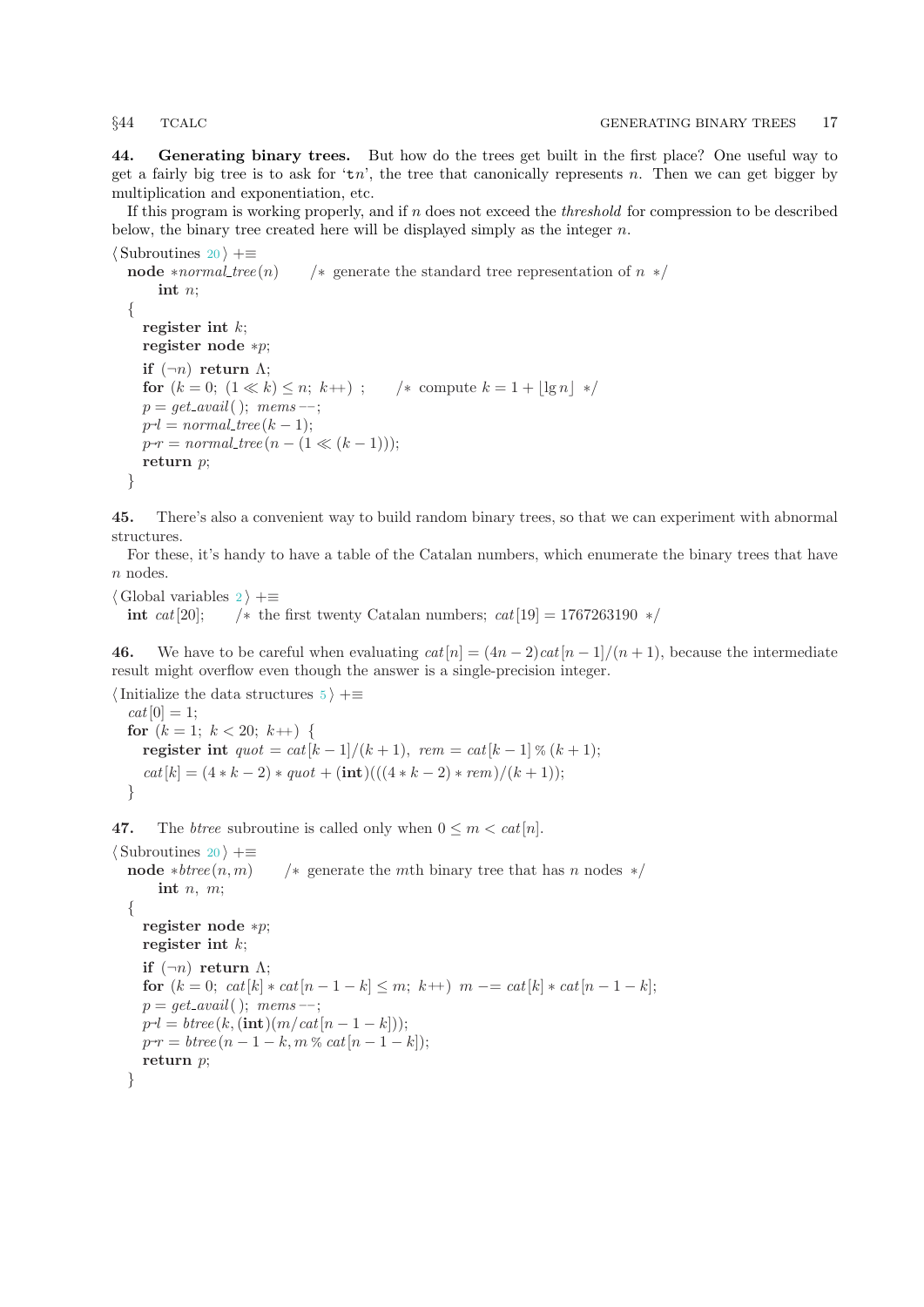### <span id="page-17-0"></span>18 GENERATING BINARY TREES TCALC  $\S$ 48

```
48. \langle Define the help strings 4 \rangle +=
    \mathit{helps}['t'] = ": \texttt{the}_{\sqcup} \texttt{standard}_{\sqcup} \texttt{tree}_{\sqcup} \texttt{that}_{\sqcup} \texttt{represents}_{\sqcup} \texttt{<} \texttt{n>}";\mathit{helps}[\verb|`b'] = \verb|":the_\sqcup binary_\sqcup tree_\sqcup of_\sqcup rank_\sqcup \verb|`n>_\sqcup in_\sqcup lexicographic_\sqcup order";
```
49. Lexicographic order of binary trees is taken to mean that we order them first by number of nodes, then recursively by the order of the compare function.

 $\langle$  Cases for one-character operators [6](#page-3-0)  $\rangle$  + $\equiv$ case 't':  $\text{vperand}(0) = \text{normal-tree}(\text{param});$ goto inc\_stack; case 'b': for  $(k = 0; cat[k] \leq param; k++)$  param  $- = cat[k];$  $\text{operatord}(0) = \text{btree}(k, \text{param});$ goto inc\_stack;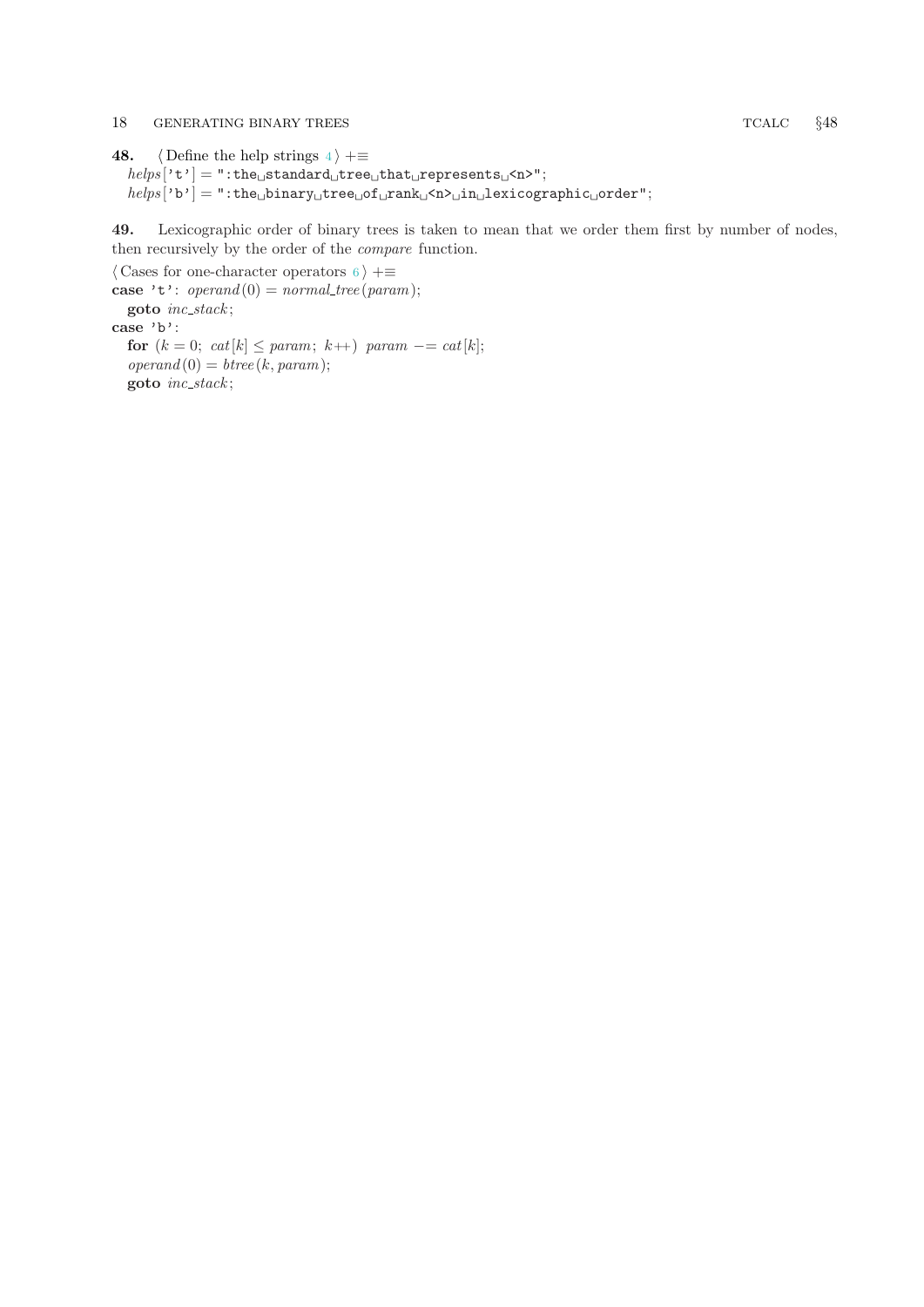<span id="page-18-0"></span>50. Displaying the results. And finally, the grand climax—the most interesting algorithm in this whole program.

A special form of display is appropriate for the binary trees we're considering. If a tree is in normal form, we can describe it by simply stating its value. However, a small binary tree can have a super-astronomical value; there is in fact a tree with six nodes whose numerical value involves more decimal digits than there are molecules in the universe! So we use power-of-two notation whenever the value of a subtree exceeds a given *thrsehold*.

If threshold  $= 0$ , for example, the printed representation of 19, a tree of seven nodes, takes five lines:

| 0 |                |      |
|---|----------------|------|
| 2 |                |      |
| 2 | 0              |      |
| 2 | $\overline{2}$ | 0    |
| 2 | $+2$           | $+2$ |

(There's one '2' for each node, and one '+' for each node with a nonnull right subtree.) But if threshold = 1, the displayed output will be

1

$$
\begin{array}{c}\n2 \\
2 \\
2 \\
+2 \\
+1\n\end{array}
$$

And with *threshold*  $= 2$  it becomes simpler yet:

$$
\begin{array}{c}\n2 \\
2 \\
2 \\
+2+1\n\end{array}
$$

With threshold = 3 the '2+1' becomes '3', and with threshold  $\geq$  19 the whole tree is displayed simply as '19'.

If a binary tree is not in normal form, its normal-form subtrees are displayed as usual but its abnormal subtrees are displayed as if the threshold were exceeded. For example, a two-node tree that has no left subtree will be displayed as '1+1' for all values of *threshold*  $> 0$ . This convention ensures that the tree structure is uniquely characterized by the display.

Some binary trees are so huge, we don't want to see them displayed in full. The user can suppress detailed output of any tree with  $max\_display\_size$  or more nodes. The value of  $max\_display\_size$  must exceed the default value of 1000.

#define max\_tree 1000 /\* we don't display trees having this many nodes  $*/$ 

 $\langle$  Global variables [2](#page-2-0)  $\rangle$  +≡

int threshold;  $\frac{1}{\ast}$  trees are compressed if their value is at most this  $\frac{1}{\ast}$ int  $max\_display\_size = max\_tree;$  /\* trees are shown if their size is less than this \*/

**51.**  $\langle$  Define the help strings [4](#page-2-0)  $\rangle$  +=

 $helps [M'] = "use<sub>U</sub> maximum<sub>U</sub> possible<sub>U</sub> compression<sub>U</sub> threshold<sub>U</sub> for<sub>U</sub> tree<sub>U</sub> display";$  $helps [`N'] = ":compress_1tree_1display_{10}nly_1for_1t0..t"$ ;  $helps [`0''] = ":omit_U display_{U} of_U trees_U having_U  $\rho_{U}$ or more nodes";$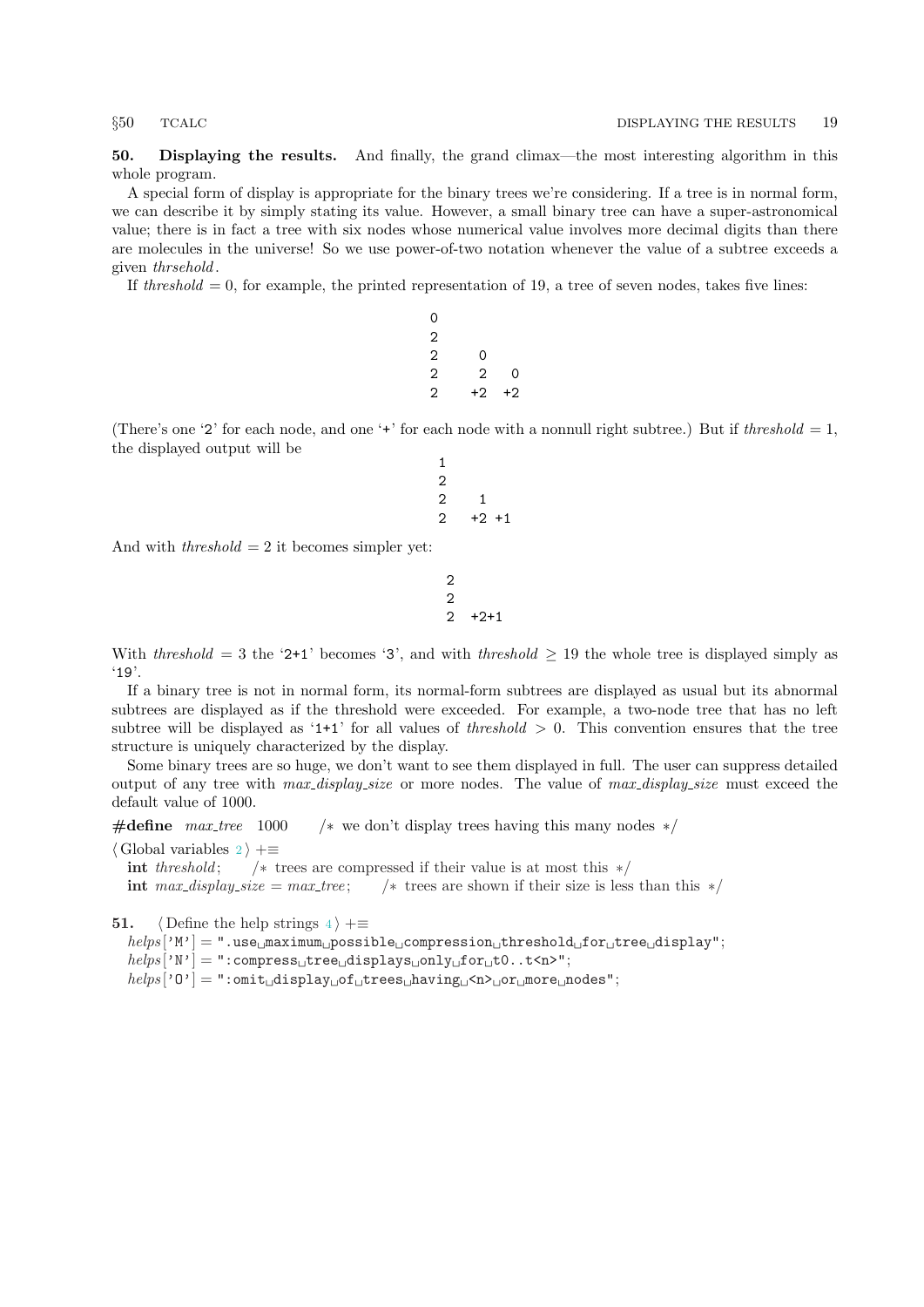### <span id="page-19-0"></span>20 DISPLAYING THE RESULTS TCALC  $\S52$

```
52. \langle6 \rangle +≡
case 'M': param = large - 1;case 'N': threshold = param;
      break;
case 'O':
      if {\text{if}} \; {\text{if}} \; {\text{if}} \; {\text{if}} \; {\text{if}} \; {\text{if}} \; {\text{if}} \; {\text{if}} \; {\text{if}} \; {\text{if}} \; {\text{if}} \; {\text{if}} \; {\text{if}} \; {\text{if}} \; {\text{if}} \; {\text{if}} \; {\text{if}} \; {\text{if}} \; {\text{if}} \; {\text{if}} \; {\text{if}} \; {\text{if}} \; {\text{if}} \; {\text{if}} \; {\text{if}} \; {\text{if}} \; {\text{if}} \; {\text{if}} \; {\text{if}} \; {\text{if}} \; {\text{if}} \;print([T:\texttt{v}e \cup \texttt{changed} \cup \texttt{0}\texttt{Id} \cup \texttt{to} \cup \texttt{the} \cup \texttt{maximum} \cup \texttt{permitted} \cup \texttt{value}, \cup \texttt{0}\texttt{Id})\setminus \texttt{n", \textit{param}, \textit{max-tree}});param = max\_tree;}
      max\_display\_size = param;break;
```
53. The idea we'll use to display a tree is to tackle the job in two phases. First, we compute statistics about the tree nodes, so that the root of the tree "knows" about its subtrees. Then we recursively print each line of the display.

The statistics-gathering phase is handled by a routine called  $qet\_state$ . It first stamps each node with a serial number  $i$ , which turns out to be the index of that node in postorder. Then it computes several important facts about that node's subtree:  $width[j]$ , the number of columns needed to display this subtree; height [j], the number of rows needed to display this subtree, not counting the base row;  $code[j]$ , the numerical value of this subtree; and  $\textit{lcode}[j]$ , which is zero if no + sign will be printed for this subtree, otherwise it's the code for the part that precedes the  $\pm$ . An abnormal subtree is always considered *large*.

Initialization constants here apply to the empty binary tree, whose width is 1 because it's always displayed as '0'.

 $\langle$  Global variables [2](#page-2-0)  $\rangle$  +≡ int width  $\lfloor max\_tree \rfloor = \{1\}; \quad \neq$  columns needed to display a subtree  $\neq$ int height[max\_tree]; /\* extra rows needed to display a subtree  $*/$ int code  $[\text{max\_tree}]$ ; /\* compressed numerical value, or large \*/ int  $lcode(max\_tree]$ ; /\* extra info when this subtree needs a + sign \*/ int count;  $\frac{1}{\pm}$  this will be set to the number of nodes in the tree  $\frac{1}{\pm}$ 

```
54. \langle20 \rangle +≡
  void get_stats (p) \rightarrow walk the tree and determine widths, lengths, etc. */
       node ∗p;
  {
    register int i, il, ir;if (\neg p) return;
     get\_stats(p\neg l); get\_stats(p\negr); /∗ postorder traversal ∗/
     jl = (p\neg l ? p\neg l\neg val : 0);jr = (p\neg r ? p\neg r\neg val: 0);p\neg val = j = +count;if \text{count} < \text{max\_display\_size} 56} \rangle;}
```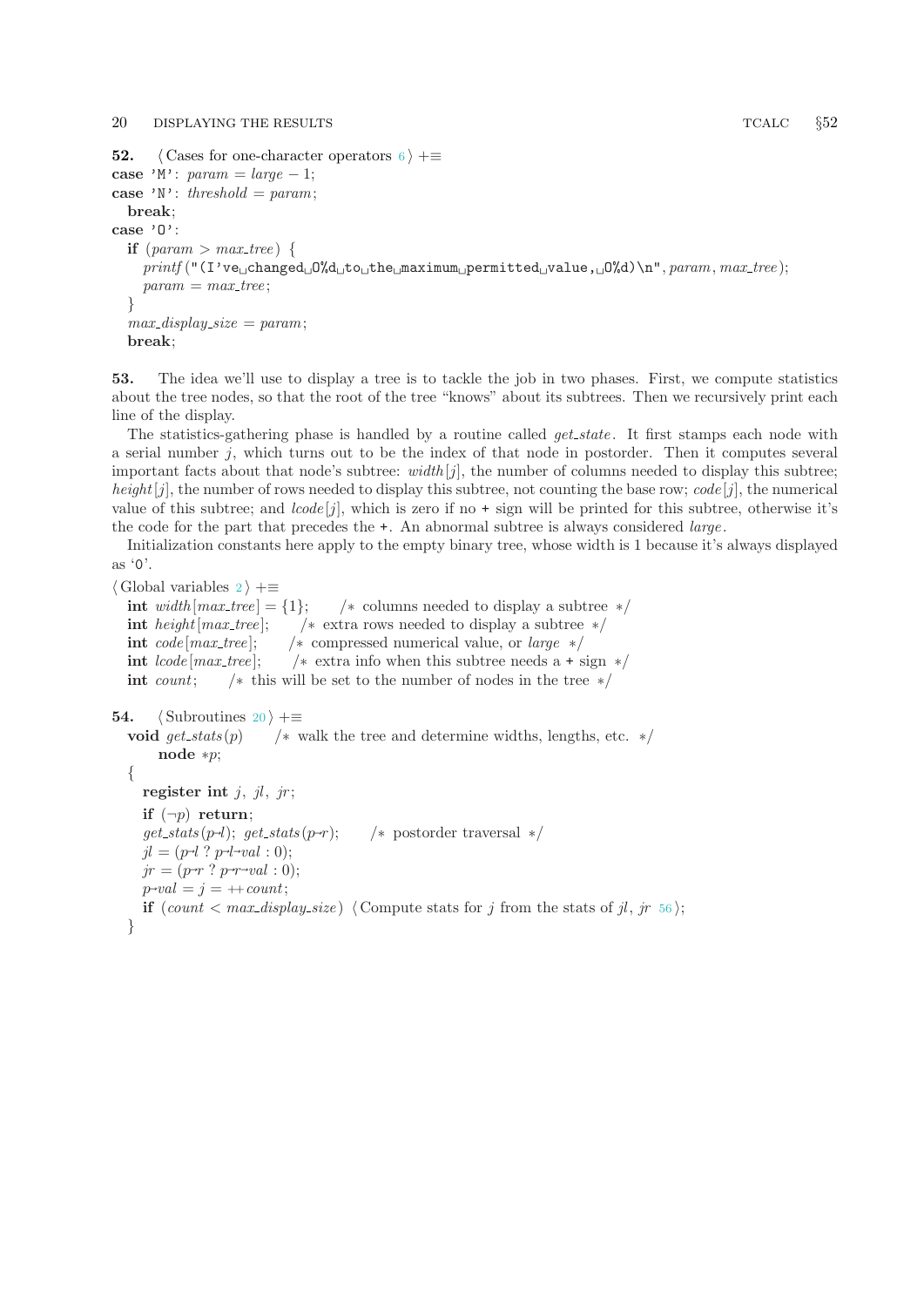<span id="page-20-0"></span>55. We need a subroutine to compute the width of a decimal number.

 $\langle$  Basic subroutines [13](#page-4-0)  $\rangle$  +≡<br>int *dwidth*(*n*)  $\langle$  \* how  $\frac{1}{x}$  how many digits do we need to print n? ∗/ int n; { register int  $j, k;$ for  $(j = 1, k = 10; n \ge k; j + k = 10)$ ;  $/* k = 10<sup>j</sup>$  \*/ return  $j$ ; }

56. Here we assume that the constant called *large* is 1000000000. We use the facts that *threshold*  $\leq$  *large* and  $2^{29} <$  large  $< 2^{30}$ . Also the fact that large  $+$  large  $<$  maxint.

```
\#define lg_large 29
                             /* \log_2 \text{large} */
\langle Compute stats for j from the stats of jl, jr 56\rangle \equiv{
    register int tjl;
                         /* 2^{jl}, or large */
     tjl = (code[i] \leq lg\_large ? 1 \ll code[jl] : large);if (tjl \leq threshold) {
       if (code[jr] < tjl \wedge tjl + code[jr] \leq threshold) {
          code[j] = tjl + code[jr];lcode[i]=0;width[j] = dwidth(code[j]);height[j] = 0;}
       else {
          code[j] = large;lcode[j]=tjl;width[j] = dwidth(tjl) + width(jr] + 1;height[i] = height[<i>ir</i>];}
    }
     else {
       code[j] = large;width[j] = width[j] + width[jr];if (p\neg r \equiv 0) lcode[j]=0;else lcode[j] = large, width[j] += 2;height[j] = 1 + height[j];if (height[jr] > height[j]) height[j] = height[jr];
    }
  }
```
This code is used in section [54](#page-19-0).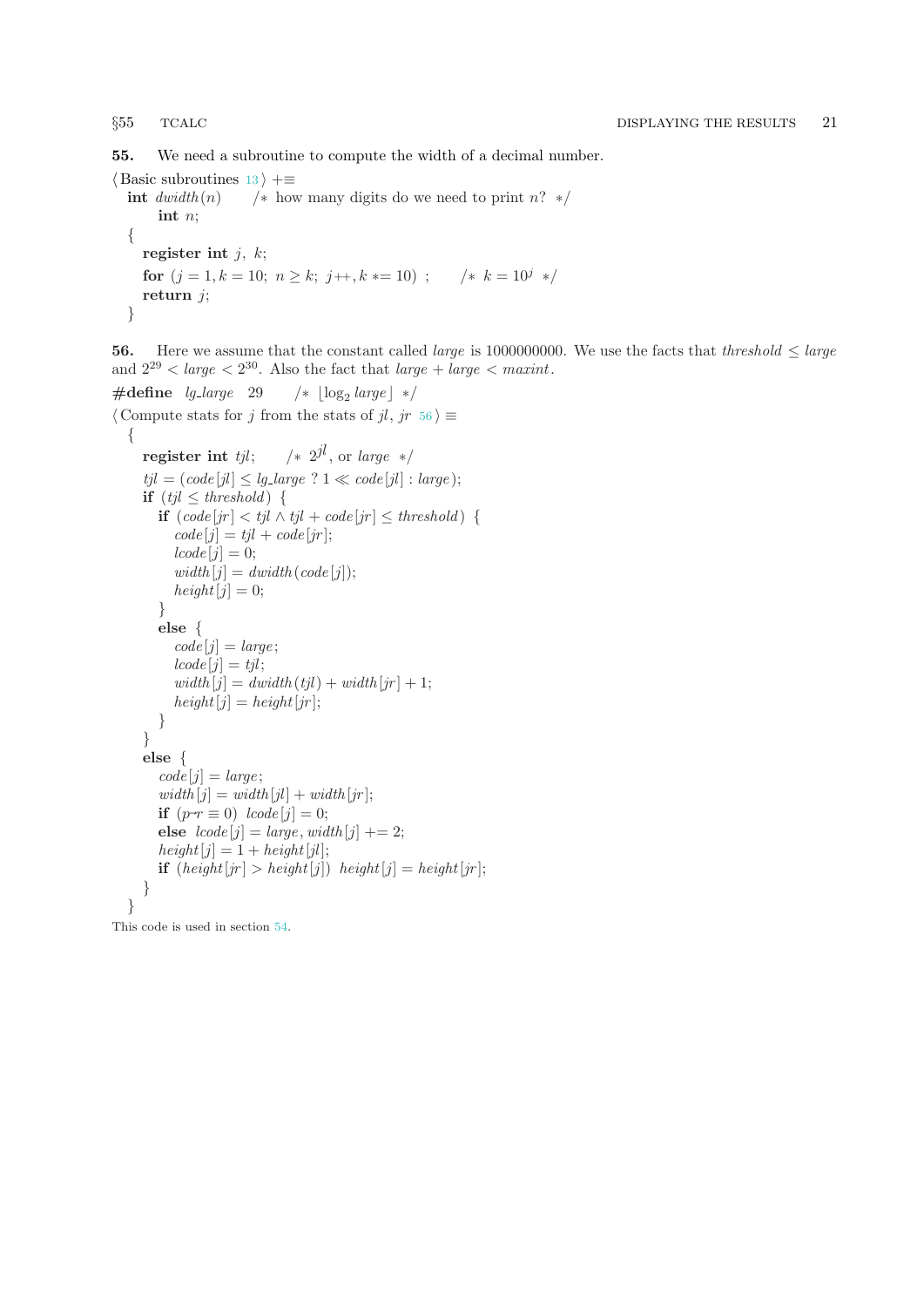<span id="page-21-0"></span>57. The second phase is governed by another recursive procedure. This one, called  $print\_rep$ , has three parameters representing a subtree to be displayed and its starting line and column numbers. Lines are numbered 0 and up from bottom to top.

Global variable h contains the line actually being printed. If  $l \neq h$ , we keep track of our position but don't emit any characters. The subroutine is called only when  $l \leq h \leq l + height[j]$ , where j is the postorder index of the subtree being printed.

Another global variable,  $col$ , represents the number of columns output so far on line h.

```
\#define align_to(c)
          while (col < c) \{ col + ; \; putchar(<math>' \sqcup'</math>) ; \}\#define print\_digs(n)\{align_to(c); print(f("%d", n); col += dwidth(n); \}\#define print_char(n)
          { align_to(c); putchar(n); col++; }
\langle20 \rangle +≡
  void print_rep(p, l, c) \qquad /* print the representation of p */
       node *p; /* the subtree in question */
       int l, c; \frac{1}{\pm} the starting line and column positions \frac{1}{\pm}{
     register int j = (p ? p \neg val : 0);if (code[i] < large) {
       if (l \equiv h) print_digs(code[j]);
     }
     else if (lcode[j] \wedge lcode[j] < large) {
       if (l \equiv h) print_digs (lcode[j]);
     }
     else {
        register int jl = (p \neg l \neg p \neg l \neg val : 0);if (l \equiv h) print_char('2');
        if (l < h \land l + 1 + height[j]) \geq h) print_rep(p-l, l + 1, c + 1);
     }
     if (lcode[j]) {
        register jr = p\neg rval; /* we know that p\neg r \neq \Lambda \ast/
       if (l + height[jr] \geq h) {
          c += width[i] - width[ir] - 1;if (l \equiv h) print_char('+');
          print\_rep(p\neg r, l, c+1);}
     }
  }
```
58. (Global variables  $2 \nleftrightarrow =$  $2 \nleftrightarrow =$ int h;  $/*$  the row currently being printed  $*/$ int *col*;  $/*$  the col currently being printed  $*/$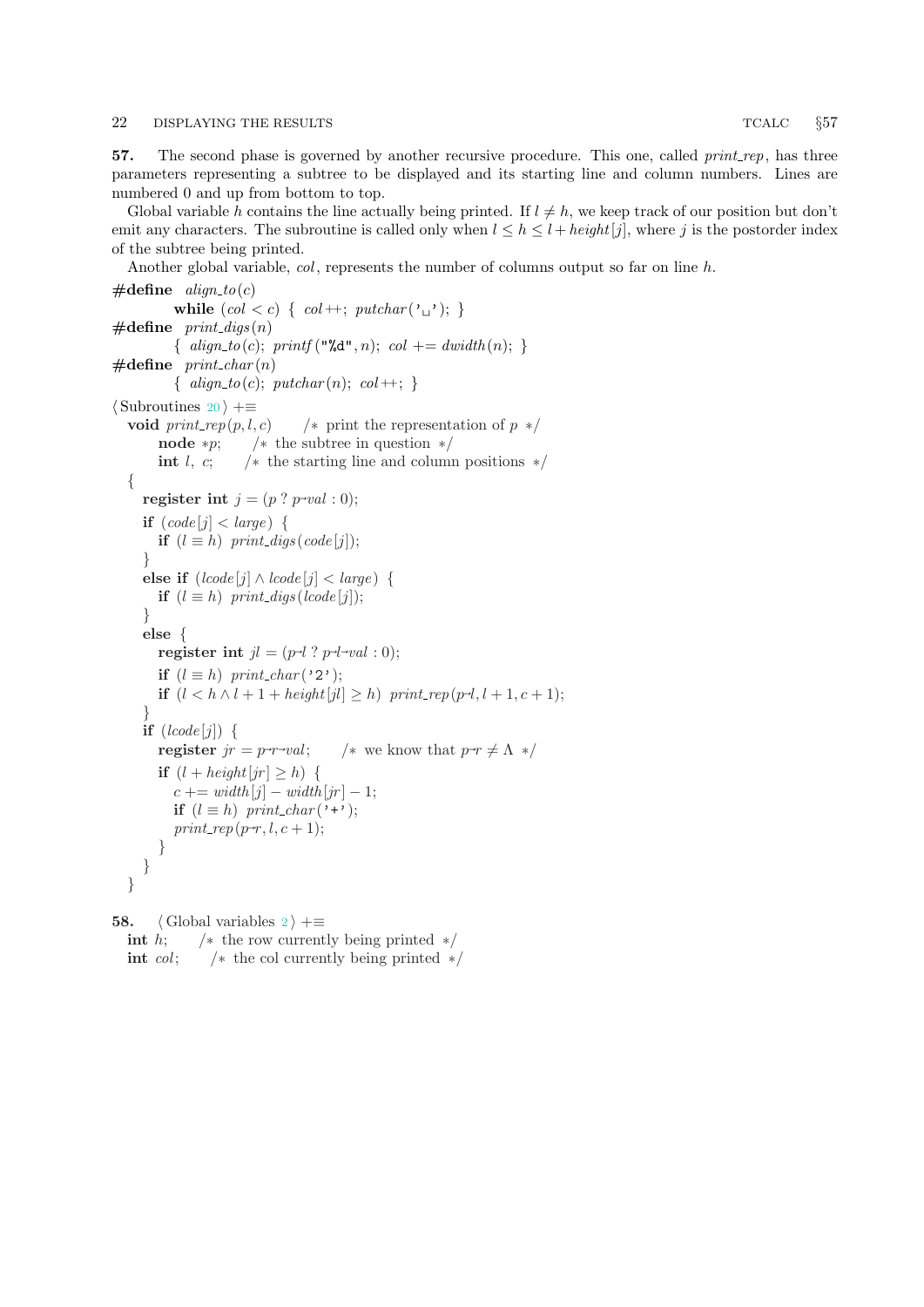<span id="page-22-0"></span>

59. OK, we've built the necessary recursive mechanisms; now we just have to supply the driver program.

```
\langle Display tree saved [k] 59 \rangle \equivcount = 0;p = saved[k];get\_stats(p);if (count \geq max\_display\_size) printf ("%%d = large", k);else
     for (h = (p ? height[count] : 0); h \ge 0; h--) {
       if (h \equiv 0) printf ("%%%d=", k);
       col = (h \equiv 0 ? dwidth(k) + 2 : 0);print\_rep(p, 0, \text{dwidth}(k) + 2);if (h) printf ("n");
       else if (showing_size) {
          int c = \frac{dw}{dt} (k) + 2 + width [count];
          align\_to(c);}
     }
  if (showing\_size) printf ("_0(\lambda d \text{nodes}) \n\pi", count);else printf("n");
This code is used in section 30.
```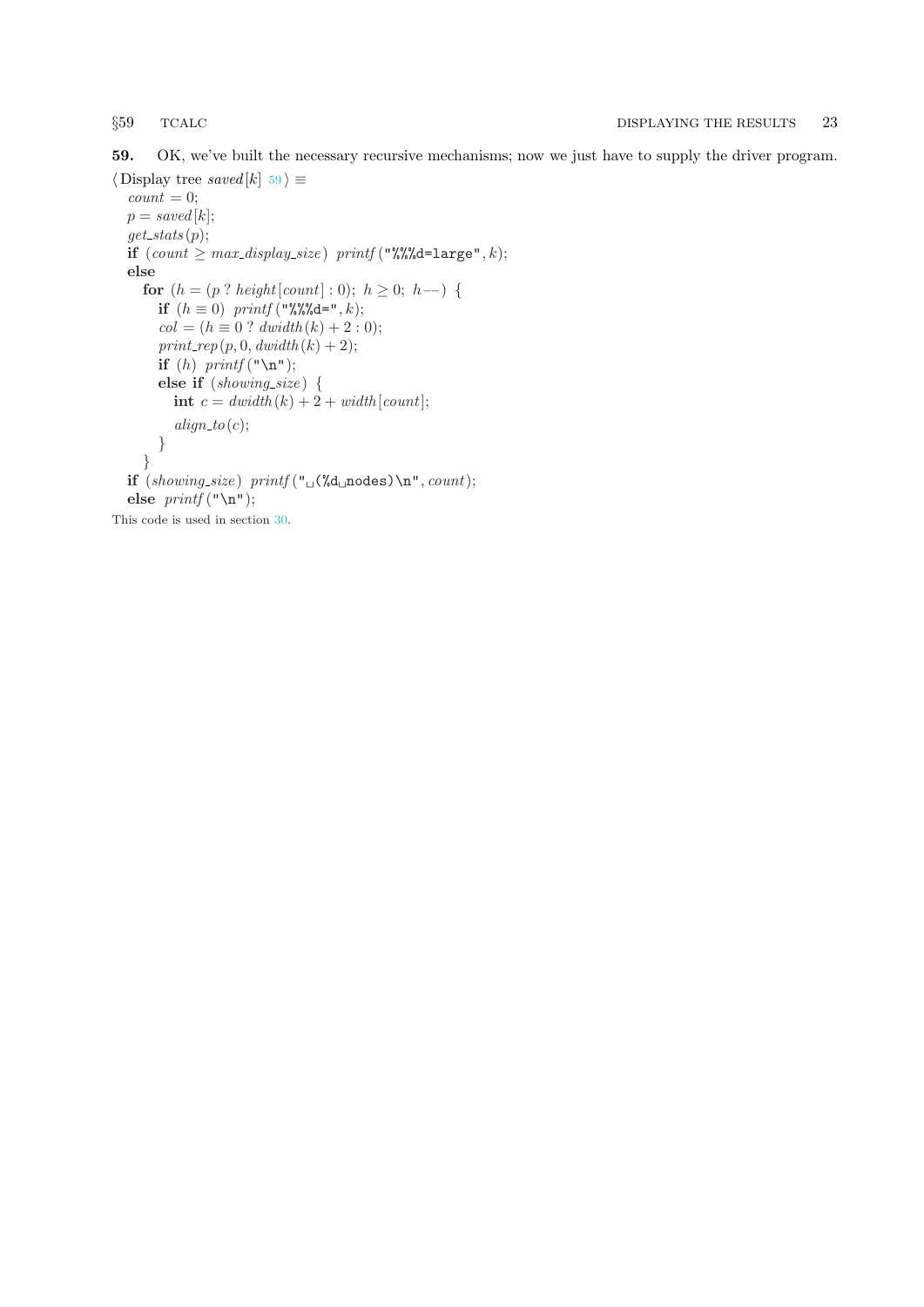### <span id="page-23-0"></span>24 DEBUGGING TCALC §60

60. Debugging. Finally, here are some quick-and-dirty routines that might be useful while I'm debugging.

The eval routine, which is invoked only by the debugger, computes  $x_l \star x_r$  at every node of a possibly abnormal tree, and leaves these values in the val fields. It also returns the value of the whole tree.

```
\langle13 \rangle +≡
  int eval(p) /* fills the val fields of nodes */
       node ∗p;
  {
    register int \{w, rv\};
    if (\neg p) return 0;
     lv = eval(p\neg l);rv = eval(p\neg r);p\neg val = (lv \leq lg\_large ? 1 \ll lv : large) + rv;if (p\text{-}val > large) p\text{-}val = large;return p-val;
  }
```
61. The next routine is used to check that I've recycled all the nodes. I could take it out, now that the program appears to work; but what the heck, this isn't a production program.

 $\langle$  Check that the saved trees account for all the used nodes 61  $\rangle \equiv$ 

 $+time\_stamp;$  $count = 0$ ; for  $(k = 0; k \leq save\_ptr; k++)$  stamp(saved[k]);  $\text{if } (count \neq used) \text{ printf ("We\_lost\_track\_of\_%d\_nodes!}\text{', } used - count);$ This code is used in section [3](#page-2-0).

```
62. \langle13 \rangle +≡
  void stamp(p) /∗ stamp all nodes of p with time_stamp, and count them */node ∗p;
  {
     if (\neg p) return;
     stamp(p\neg l);stamp(p\neg r);\textbf{if}~(p\text{-}val \equiv time\_stamp)~printf("***Node \text{__overlap!!}\backslash \texttt{n}");p\neg val = time\_stamp;count ++;
  }
```

```
63. (Global variables 2 \n\rightarrow \pm \equivint time\_stamp = large; /* unique number */
```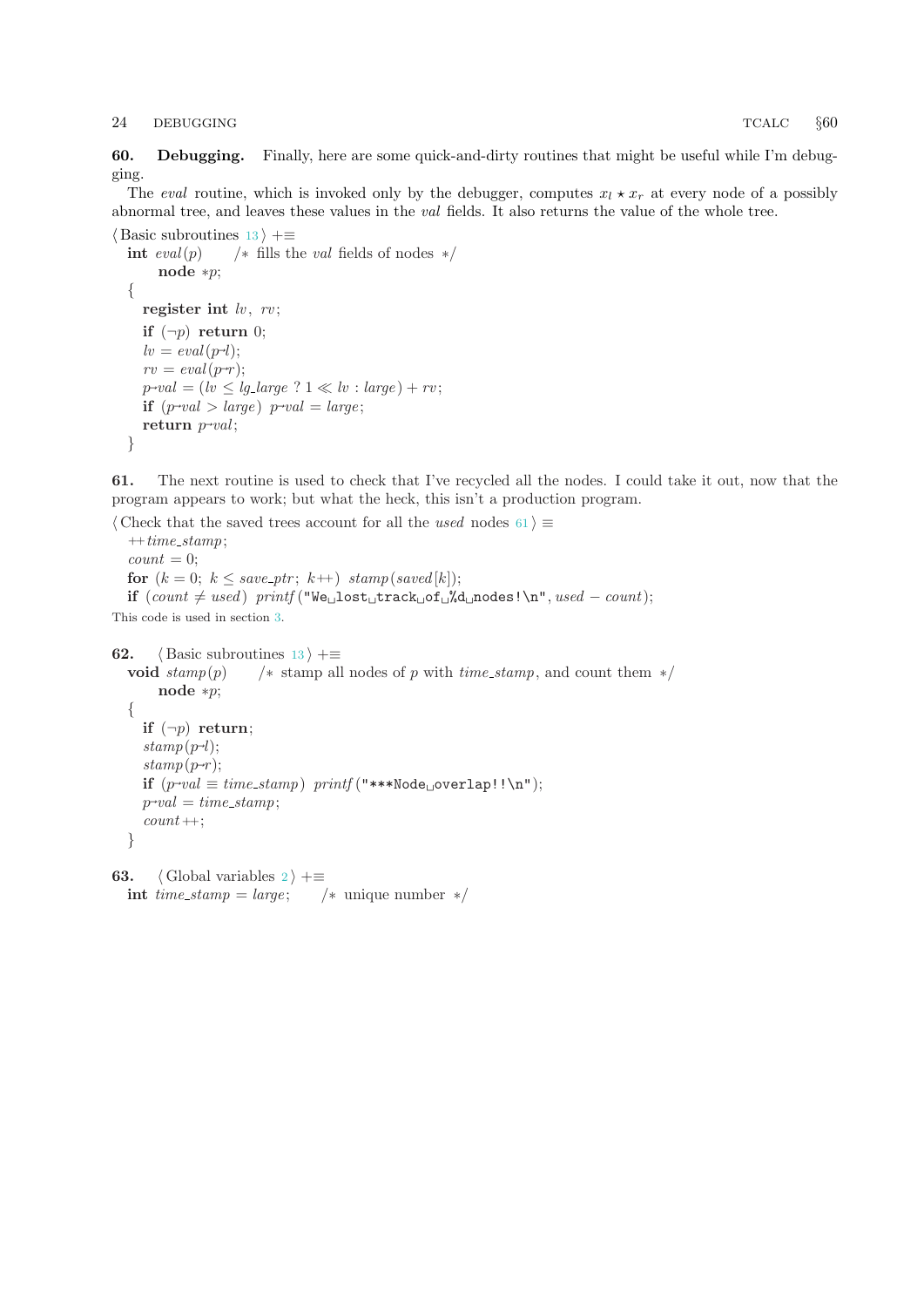<span id="page-24-0"></span>64. Index. alian<sub>to</sub>: [57,](#page-21-0) [59.](#page-22-0) *avail*: [12,](#page-4-0) [13](#page-4-0), [14](#page-5-0). bad\_node:  $\overline{12}$ , [13.](#page-4-0) *btree*:  $47, 49.$  $47, 49.$  $47, 49.$  $47, 49.$  $buf: 2, 8, 9, 10.$  $buf: 2, 8, 9, 10.$  $buf: 2, 8, 9, 10.$  $buf: 2, 8, 9, 10.$  $buf: 2, 8, 9, 10.$  $buf: 2, 8, 9, 10.$  $buf: 2, 8, 9, 10.$  $buf: 2, 8, 9, 10.$  $buf: 2, 8, 9, 10.$  $buf\_size: 2, 8, 9, 10.$  $buf\_size: 2, 8, 9, 10.$  $buf\_size: 2, 8, 9, 10.$  $buf\_size: 2, 8, 9, 10.$  $buf\_size: 2, 8, 9, 10.$  $buf\_size: 2, 8, 9, 10.$  $buf\_size: 2, 8, 9, 10.$  $buf\_size: 2, 8, 9, 10.$ c:  $57, 59$  $57, 59$  $57, 59$ . calloc: [13.](#page-4-0)  $cat: 45, 46, 47, 49.$  $cat: 45, 46, 47, 49.$  $cat: 45, 46, 47, 49.$  $cat: 45, 46, 47, 49.$  $cat: 45, 46, 47, 49.$  $cat: 45, 46, 47, 49.$  $cat: 45, 46, 47, 49.$  $cat: 45, 46, 47, 49.$ change: [16](#page-5-0), [17](#page-6-0), [20,](#page-7-0) [21,](#page-8-0) [23](#page-9-0), [25](#page-9-0), [26,](#page-10-0) [43](#page-15-0).  $cheap\_copy: \underline{18}, 34, 35.$  $cheap\_copy: \underline{18}, 34, 35.$  $cheap\_copy: \underline{18}, 34, 35.$  $cheap\_copy: \underline{18}, 34, 35.$  $check\_stack: 35, 37, 39, 40, 41, 42, 43.$  $check\_stack: 35, 37, 39, 40, 41, 42, 43.$  $check\_stack: 35, 37, 39, 40, 41, 42, 43.$  $check\_stack: 35, 37, 39, 40, 41, 42, 43.$  $check\_stack: 35, 37, 39, 40, 41, 42, 43.$  $check\_stack: 35, 37, 39, 40, 41, 42, 43.$  $check\_stack: 35, 37, 39, 40, 41, 42, 43.$  $check\_stack: 35, 37, 39, 40, 41, 42, 43.$  $check\_stack: 35, 37, 39, 40, 41, 42, 43.$  $check\_stack: 35, 37, 39, 40, 41, 42, 43.$  $check\_stack: 35, 37, 39, 40, 41, 42, 43.$  $check\_stack: 35, 37, 39, 40, 41, 42, 43.$  $check\_stack: 35, 37, 39, 40, 41, 42, 43.$  $check\_stack: 35, 37, 39, 40, 41, 42, 43.$ code: [53](#page-19-0), [56](#page-20-0), [57](#page-21-0).  $col: 57, 58, 59.$  $col: 57, 58, 59.$  $col: 57, 58, 59.$  $col: 57, 58, 59.$  $col: 57, 58, 59.$  $col: 57, 58, 59.$  $compare: \underline{19}, 20, 21, 49.$  $compare: \underline{19}, 20, 21, 49.$  $compare: \underline{19}, 20, 21, 49.$  $compare: \underline{19}, 20, 21, 49.$  $compare: \underline{19}, 20, 21, 49.$  $compare: \underline{19}, 20, 21, 49.$  $compare: \underline{19}, 20, 21, 49.$  $compare: \underline{19}, 20, 21, 49.$  $copy: \underline{17}, 18, 26, 27, 30.$  $copy: \underline{17}, 18, 26, 27, 30.$  $copy: \underline{17}, 18, 26, 27, 30.$  $copy: \underline{17}, 18, 26, 27, 30.$  $copy: \underline{17}, 18, 26, 27, 30.$  $copy: \underline{17}, 18, 26, 27, 30.$  $copy: \underline{17}, 18, 26, 27, 30.$  $copy: \underline{17}, 18, 26, 27, 30.$  $copy: \underline{17}, 18, 26, 27, 30.$  $copy: \underline{17}, 18, 26, 27, 30.$  $copy: \underline{17}, 18, 26, 27, 30.$  $count: 53, 54, 59, 61, 62.$  $count: 53, 54, 59, 61, 62.$  $count: 53, 54, 59, 61, 62.$  $count: 53, 54, 59, 61, 62.$  $count: 53, 54, 59, 61, 62.$  $count: 53, 54, 59, 61, 62.$  $count: 53, 54, 59, 61, 62.$  $count: 53, 54, 59, 61, 62.$  $count: 53, 54, 59, 61, 62.$  $count: 53, 54, 59, 61, 62.$  $count: 53, 54, 59, 61, 62.$  $cur\_node: \underline{12}, 13.$  $cur\_node: \underline{12}, 13.$ dump\_stack:  $\frac{3}{2}$  $\frac{3}{2}$  $\frac{3}{2}$ , [8,](#page-3-0) [34,](#page-12-0) [35,](#page-12-0) [43](#page-15-0). dwidth:  $55, 56, 57, 59$  $55, 56, 57, 59$  $55, 56, 57, 59$  $55, 56, 57, 59$  $55, 56, 57, 59$  $55, 56, 57, 59$ . easy: [21](#page-8-0), [24](#page-9-0). eval: [60](#page-23-0). exit: [13.](#page-4-0)  $ez$ -prod:  $26, 27, 42.$  $26, 27, 42.$  $26, 27, 42.$  $26, 27, 42.$  $26, 27, 42.$ fgets:  $8, 9$  $8, 9$ .  $free-node: \underline{14}$ , [15,](#page-5-0) [21,](#page-8-0) [23,](#page-9-0) [27,](#page-10-0) [41.](#page-14-0)  $get_ avail: 13, 17, 20, 21, 23, 40, 42, 43, 44, 47.$  $get_ avail: 13, 17, 20, 21, 23, 40, 42, 43, 44, 47.$  $get_ avail: 13, 17, 20, 21, 23, 40, 42, 43, 44, 47.$  $get_ avail: 13, 17, 20, 21, 23, 40, 42, 43, 44, 47.$  $get_ avail: 13, 17, 20, 21, 23, 40, 42, 43, 44, 47.$  $get_ avail: 13, 17, 20, 21, 23, 40, 42, 43, 44, 47.$  $get_ avail: 13, 17, 20, 21, 23, 40, 42, 43, 44, 47.$  $get_ avail: 13, 17, 20, 21, 23, 40, 42, 43, 44, 47.$  $get_ avail: 13, 17, 20, 21, 23, 40, 42, 43, 44, 47.$  $get_ avail: 13, 17, 20, 21, 23, 40, 42, 43, 44, 47.$  $get_ avail: 13, 17, 20, 21, 23, 40, 42, 43, 44, 47.$  $get_ avail: 13, 17, 20, 21, 23, 40, 42, 43, 44, 47.$  $get_ avail: 13, 17, 20, 21, 23, 40, 42, 43, 44, 47.$  $get_ avail: 13, 17, 20, 21, 23, 40, 42, 43, 44, 47.$  $get_ avail: 13, 17, 20, 21, 23, 40, 42, 43, 44, 47.$  $get_ avail: 13, 17, 20, 21, 23, 40, 42, 43, 44, 47.$  $get_ avail: 13, 17, 20, 21, 23, 40, 42, 43, 44, 47.$  $get_ avail: 13, 17, 20, 21, 23, 40, 42, 43, 44, 47.$  $get_ avail: 13, 17, 20, 21, 23, 40, 42, 43, 44, 47.$  $get_ avail: 13, 17, 20, 21, 23, 40, 42, 43, 44, 47.$  $get\_state: 53.$  $get\_state: 53.$  $get\_state: 53.$ get\_stats:  $\underline{54}$  $\underline{54}$  $\underline{54}$ , [59.](#page-22-0) getchar: [8.](#page-3-0) h: [58](#page-21-0). height: [53,](#page-19-0) [56](#page-20-0), [57](#page-21-0), [59.](#page-22-0) helps: [2](#page-2-0), [4](#page-2-0), [6,](#page-3-0) [7](#page-3-0), [31](#page-11-0), [33,](#page-12-0) [36](#page-12-0), [38](#page-13-0), [48,](#page-17-0) [51](#page-18-0).  $inc\_stack: 34, 35, 49.$  $inc\_stack: 34, 35, 49.$  $inc\_stack: 34, 35, 49.$  $inc\_stack: 34, 35, 49.$  $inc\_stack: 34, 35, 49.$  $inc\_stack: 34, 35, 49.$  $inc\_stack: 34, 35, 49.$  $j: \underline{54}, \underline{55}, \underline{57}.$  $j: \underline{54}, \underline{55}, \underline{57}.$  $j: \underline{54}, \underline{55}, \underline{57}.$  $j: \underline{54}, \underline{55}, \underline{57}.$  $j: \underline{54}, \underline{55}, \underline{57}.$  $jl: \underline{54}$ , [56,](#page-20-0) <u>57</u>.  $jr: 54, 56, 57.$  $jr: 54, 56, 57.$  $jr: 54, 56, 57.$  $jr: 54, 56, 57.$  $jr: 54, 56, 57.$  $jr: 54, 56, 57.$  $k: \underline{1}, \underline{19}, \underline{44}, \underline{47}, \underline{55}.$  $k: \underline{1}, \underline{19}, \underline{44}, \underline{47}, \underline{55}.$  $k: \underline{1}, \underline{19}, \underline{44}, \underline{47}, \underline{55}.$  $k: \underline{1}, \underline{19}, \underline{44}, \underline{47}, \underline{55}.$  $k: \underline{1}, \underline{19}, \underline{44}, \underline{47}, \underline{55}.$  $k: \underline{1}, \underline{19}, \underline{44}, \underline{47}, \underline{55}.$  $k: \underline{1}, \underline{19}, \underline{44}, \underline{47}, \underline{55}.$  $l: \underline{11}, \underline{57}.$  $l: \underline{11}, \underline{57}.$  $l: \underline{11}, \underline{57}.$  $larg: 10$ .  $large: \underline{10}$  $large: \underline{10}$  $large: \underline{10}$ , [52](#page-19-0), [53](#page-19-0), [56,](#page-20-0) [57,](#page-21-0) [60,](#page-23-0) [63.](#page-23-0)  $lcode: 53, 56, 57.$  $lcode: 53, 56, 57.$  $lcode: 53, 56, 57.$  $lcode: 53, 56, 57.$  $lcode: 53, 56, 57.$  $lcode: 53, 56, 57.$ left: [16,](#page-5-0) [17](#page-6-0), [19,](#page-6-0) [20](#page-7-0), [21,](#page-8-0) [25](#page-9-0), [26,](#page-10-0) [27](#page-10-0), [41,](#page-14-0) [43](#page-15-0).  $lq$ -large: [56](#page-20-0), [60](#page-23-0).  $loc: \underline{2}, 9, 10.$  $loc: \underline{2}, 9, 10.$  $loc: \underline{2}, 9, 10.$  $loc: \underline{2}, 9, 10.$  $loc: \underline{2}, 9, 10.$  $loc: \underline{2}, 9, 10.$  $\mathit{lv}$ : [60](#page-23-0). m: [18](#page-6-0), [47.](#page-16-0)  $main: \underline{1}.$  $max\_display\_size: 50, 52, 54, 59.$  $max\_display\_size: 50, 52, 54, 59.$  $max\_display\_size: 50, 52, 54, 59.$  $max\_display\_size: 50, 52, 54, 59.$  $max\_display\_size: 50, 52, 54, 59.$  $max\_display\_size: 50, 52, 54, 59.$  $max\_display\_size: 50, 52, 54, 59.$  $max\_display\_size: 50, 52, 54, 59.$ max\_tree: [50](#page-18-0), [52,](#page-19-0) [53](#page-19-0). maxint: [56.](#page-20-0)

mems: [12,](#page-4-0) [13](#page-4-0), [14,](#page-5-0) [16](#page-5-0), [18](#page-6-0), [28,](#page-11-0) [29](#page-11-0), [30,](#page-11-0) [44,](#page-16-0) [47](#page-16-0). n: [44,](#page-16-0) [47,](#page-16-0) [55.](#page-20-0)  $no\_sweat: \quad \underline{21}.$ node: [1](#page-0-0), [11](#page-4-0), [12,](#page-4-0) [13,](#page-4-0) [14,](#page-5-0) [15](#page-5-0), [16](#page-5-0), [17](#page-6-0), [18,](#page-6-0) [19,](#page-6-0) [20,](#page-7-0) [21,](#page-8-0) [25,](#page-9-0) [26](#page-10-0), [27](#page-10-0), [28,](#page-11-0) [44](#page-16-0), [47,](#page-16-0) [54](#page-19-0), [57](#page-21-0), [60,](#page-23-0) [62](#page-23-0). node\_struct: [11.](#page-4-0) nodes per block : [13.](#page-4-0) normal\_tree:  $44, 49$  $44, 49$ . normalize:  $25, 39$  $25, 39$  $25, 39$ .  $old\_mens: 28, 30.$  $old\_mens: 28, 30.$  $old\_mens: 28, 30.$  $old\_mens: 28, 30.$  $old\_mens: 28, 30.$ op: [2,](#page-2-0) [3,](#page-2-0) [10,](#page-3-0) [35.](#page-12-0) operand : [30,](#page-11-0) [34](#page-12-0), [35](#page-12-0), [37,](#page-13-0) [39](#page-13-0), [40](#page-13-0), [41,](#page-14-0) [42,](#page-14-0) [43](#page-15-0), [49](#page-17-0). p: [1,](#page-0-0) [13,](#page-4-0) [14,](#page-5-0) [15,](#page-5-0) [16,](#page-5-0) [17,](#page-6-0) [18,](#page-6-0) [19,](#page-6-0) [20,](#page-7-0) [21,](#page-8-0) [25,](#page-9-0) [26,](#page-10-0) [27,](#page-10-0) [44](#page-16-0), [47](#page-16-0), [54](#page-19-0), [57,](#page-21-0) [60,](#page-23-0) [62](#page-23-0). param: [2,](#page-2-0) [10](#page-3-0), [32](#page-12-0), [34,](#page-12-0) [35,](#page-12-0) [37,](#page-13-0) [49](#page-17-0), [52](#page-19-0).  $pl: 20, 21, 22, 23.$  $pl: 20, 21, 22, 23.$  $pl: 20, 21, 22, 23.$  $pl: 20, 21, 22, 23.$  $pl: 20, 21, 22, 23.$  $pl: 20, 21, 22, 23.$  $pl: 20, 21, 22, 23.$  $pl: 20, 21, 22, 23.$  $pl: 20, 21, 22, 23.$ pp: [27.](#page-10-0)  $ppr$ :  $27$ .  $pr: \underline{20}$ .  $print\_char: 57.$  $print\_char: 57.$  $print\_char: 57.$  $print\_digs: 57$ . print\_rep:  $57, 59$  $57, 59$ . printf: [3,](#page-2-0) [6](#page-3-0), [8](#page-3-0), [9,](#page-3-0) [10](#page-3-0), [13](#page-4-0), [30,](#page-11-0) [32,](#page-12-0) [34](#page-12-0), [35,](#page-12-0) [41,](#page-14-0) [43](#page-15-0), [52,](#page-19-0) [57](#page-21-0), [59](#page-22-0), [61,](#page-23-0) [62](#page-23-0). prl:  $20$ .  $prod: 27, 42, 43.$  $prod: 27, 42, 43.$  $prod: 27, 42, 43.$  $prod: 27, 42, 43.$  $prod: 27, 42, 43.$  $prod: 27, 42, 43.$  $prod: 27, 42, 43.$ prr:  $20$ .  $putchar: 57.$  $putchar: 57.$ q: [16](#page-5-0), [17](#page-6-0), [18,](#page-6-0) [19,](#page-6-0) [21,](#page-8-0) [25,](#page-9-0) [26,](#page-10-0) [27.](#page-10-0)  $ql: 21, 22, 23.$  $ql: 21, 22, 23.$  $ql: 21, 22, 23.$  $ql: 21, 22, 23.$  $ql: 21, 22, 23.$  $ql: 21, 22, 23.$  $ql: 21, 22, 23.$ qq: [25](#page-9-0), [26](#page-10-0).  $qqr$ :  $26$ . quot:  $\frac{46}{5}$  $\frac{46}{5}$  $\frac{46}{5}$ . r: [11](#page-4-0). recycle : [15,](#page-5-0) [20](#page-7-0), [21](#page-8-0), [23,](#page-9-0) [26](#page-10-0), [27](#page-10-0), [30,](#page-11-0) [32,](#page-12-0) [34](#page-12-0), [37,](#page-13-0) [41,](#page-14-0) [43](#page-15-0). rem: [46](#page-16-0). return\_p:  $\underline{42}$  $\underline{42}$  $\underline{42}$ , [43](#page-15-0). right: [16](#page-5-0), [17,](#page-6-0) [19,](#page-6-0) [20](#page-7-0), [21](#page-8-0), [23,](#page-9-0) [25,](#page-9-0) [26](#page-10-0), [27](#page-10-0), [41,](#page-14-0) [43.](#page-15-0)  $rv: 60.$  $rv: 60.$  $rv: 60.$  $s: \quad 21.$  $s: \quad 21.$  $s: \quad 21.$  $save\_ptr$ : [28,](#page-11-0) [30](#page-11-0), [32](#page-12-0), [34,](#page-12-0) [61.](#page-23-0) save\_size: [28,](#page-11-0) [30.](#page-11-0) saved: [28](#page-11-0), [30](#page-11-0), [32,](#page-12-0) [34,](#page-12-0) [59,](#page-22-0) [61](#page-23-0). showing\_mems: [28,](#page-11-0) [30](#page-11-0), [32](#page-12-0). showing size:  $28$ , [32,](#page-12-0) [59](#page-22-0).  $showing\_usage: 28, 30, 32.$  $showing\_usage: 28, 30, 32.$  $showing\_usage: 28, 30, 32.$  $showing\_usage: 28, 30, 32.$  $showing\_usage: 28, 30, 32.$  $showing\_usage: 28, 30, 32.$  $showing\_usage: 28, 30, 32.$  $ss: 27$  $ss: 27$ . stack: [28,](#page-11-0) [30.](#page-11-0)  $stack\_ptr: 28, 29, 30, 34, 35, 37, 42, 43.$  $stack\_ptr: 28, 29, 30, 34, 35, 37, 42, 43.$  $stack\_ptr: 28, 29, 30, 34, 35, 37, 42, 43.$  $stack\_ptr: 28, 29, 30, 34, 35, 37, 42, 43.$  $stack\_ptr: 28, 29, 30, 34, 35, 37, 42, 43.$  $stack\_ptr: 28, 29, 30, 34, 35, 37, 42, 43.$  $stack\_ptr: 28, 29, 30, 34, 35, 37, 42, 43.$  $stack\_ptr: 28, 29, 30, 34, 35, 37, 42, 43.$  $stack\_ptr: 28, 29, 30, 34, 35, 37, 42, 43.$  $stack\_ptr: 28, 29, 30, 34, 35, 37, 42, 43.$  $stack\_ptr: 28, 29, 30, 34, 35, 37, 42, 43.$  $stack\_ptr: 28, 29, 30, 34, 35, 37, 42, 43.$  $stack\_ptr: 28, 29, 30, 34, 35, 37, 42, 43.$  $stack\_ptr: 28, 29, 30, 34, 35, 37, 42, 43.$  $stack\_ptr: 28, 29, 30, 34, 35, 37, 42, 43.$  $stack\_ptr: 28, 29, 30, 34, 35, 37, 42, 43.$  $stack\_ptr: 28, 29, 30, 34, 35, 37, 42, 43.$ stack\_size: [28](#page-11-0), [34.](#page-12-0) stamp: [61,](#page-23-0) [62.](#page-23-0)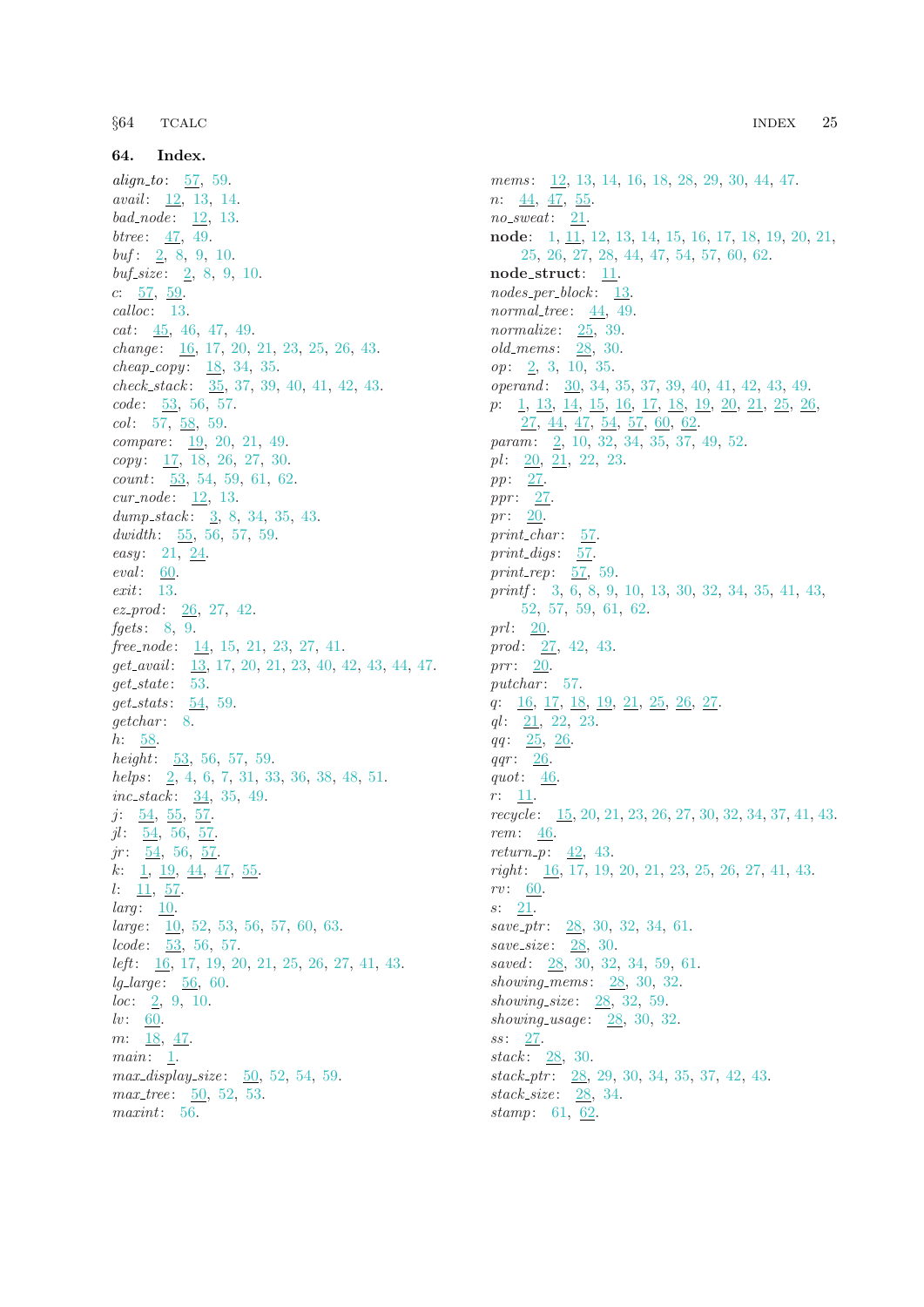TCALC §64

 $26$  INDEX

stdin: [8](#page-3-0), [9](#page-3-0).  $succ: \underline{20}, 21, 23, 40.$  $succ: \underline{20}, 21, 23, 40.$  $succ: \underline{20}, 21, 23, 40.$  $succ: \underline{20}, 21, 23, 40.$  $succ: \underline{20}, 21, 23, 40.$  $succ: \underline{20}, 21, 23, 40.$  $succ: \underline{20}, 21, 23, 40.$  $succ: \underline{20}, 21, 23, 40.$  $succ: \underline{20}, 21, 23, 40.$ sum: [21](#page-8-0), [23](#page-9-0), [24](#page-9-0), [25](#page-9-0), [26](#page-10-0), [27](#page-10-0), [42](#page-14-0).  $threshold: 44, 50, 52, 56.$  $threshold: 44, 50, 52, 56.$  $threshold: 44, 50, 52, 56.$  $threshold: 44, 50, 52, 56.$  $threshold: 44, 50, 52, 56.$  $threshold: 44, 50, 52, 56.$  $threshold: 44, 50, 52, 56.$  $threshold: 44, 50, 52, 56.$  $threshold: 44, 50, 52, 56.$ thrsehold: [50](#page-18-0). time\_stamp: [61](#page-23-0), [62](#page-23-0), [63](#page-23-0).  $tjl: \underline{56}$  $tjl: \underline{56}$  $tjl: \underline{56}$ . used: [12](#page-4-0), [13](#page-4-0), [14](#page-5-0), [30](#page-11-0), [61](#page-23-0).  $val: \underline{11}, 54, 57, 60, 62.$  $val: \underline{11}, 54, 57, 60, 62.$  $val: \underline{11}, 54, 57, 60, 62.$  $val: \underline{11}, 54, 57, 60, 62.$  $val: \underline{11}, 54, 57, 60, 62.$  $val: \underline{11}, 54, 57, 60, 62.$  $val: \underline{11}, 54, 57, 60, 62.$  $val: \underline{11}, 54, 57, 60, 62.$  $val: \underline{11}, 54, 57, 60, 62.$  $val: \underline{11}, 54, 57, 60, 62.$  $val: \underline{11}, 54, 57, 60, 62.$ width:  $\frac{53}{56}$  $\frac{53}{56}$  $\frac{53}{56}$  $\frac{53}{56}$  $\frac{53}{56}$ , 56, [57](#page-21-0), [59](#page-22-0).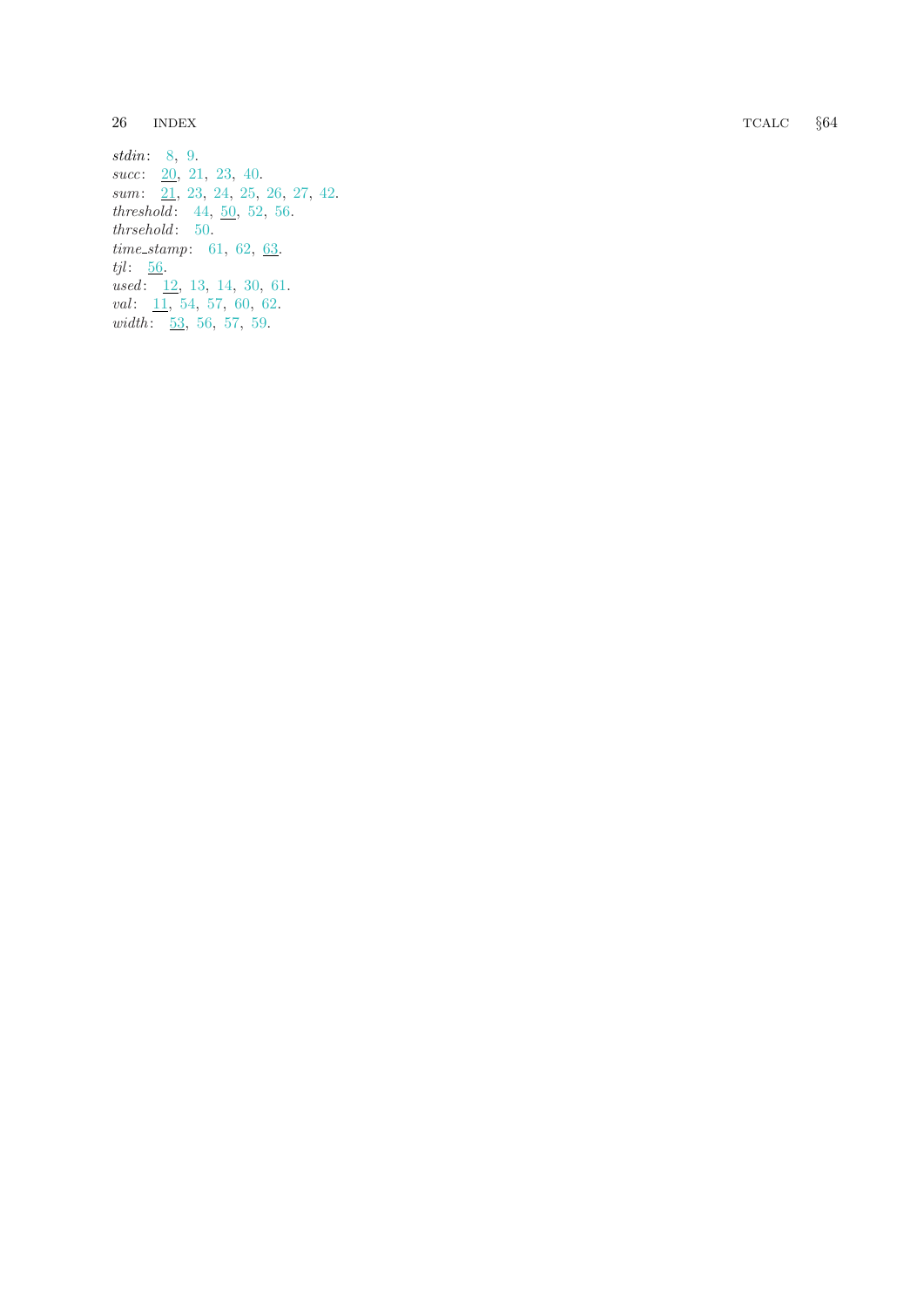- $\langle \text{Add } right(p) \text{ to } right(q) \text{ and append this to } succ(pl) \text{ 23} \rangle$  $\langle \text{Add } right(p) \text{ to } right(q) \text{ and append this to } succ(pl) \text{ 23} \rangle$  $\langle \text{Add } right(p) \text{ to } right(q) \text{ and append this to } succ(pl) \text{ 23} \rangle$  Used in section [21.](#page-8-0)
- Basic subroutines [13,](#page-4-0) [14](#page-5-0), [15,](#page-5-0) [16,](#page-5-0) [17](#page-6-0), [18,](#page-6-0) [19,](#page-6-0) [55](#page-20-0), [60,](#page-23-0) [62](#page-23-0) Used in section [1](#page-0-0).
- Cases for one-character operators  $6, 8, 32, 34, 35, 37, 39, 40, 41, 42, 43, 49, 52$  $6, 8, 32, 34, 35, 37, 39, 40, 41, 42, 43, 49, 52$  $6, 8, 32, 34, 35, 37, 39, 40, 41, 42, 43, 49, 52$  $6, 8, 32, 34, 35, 37, 39, 40, 41, 42, 43, 49, 52$  $6, 8, 32, 34, 35, 37, 39, 40, 41, 42, 43, 49, 52$  $6, 8, 32, 34, 35, 37, 39, 40, 41, 42, 43, 49, 52$  $6, 8, 32, 34, 35, 37, 39, 40, 41, 42, 43, 49, 52$  $6, 8, 32, 34, 35, 37, 39, 40, 41, 42, 43, 49, 52$  $6, 8, 32, 34, 35, 37, 39, 40, 41, 42, 43, 49, 52$  $6, 8, 32, 34, 35, 37, 39, 40, 41, 42, 43, 49, 52$  $6, 8, 32, 34, 35, 37, 39, 40, 41, 42, 43, 49, 52$  $6, 8, 32, 34, 35, 37, 39, 40, 41, 42, 43, 49, 52$  $6, 8, 32, 34, 35, 37, 39, 40, 41, 42, 43, 49, 52$  $6, 8, 32, 34, 35, 37, 39, 40, 41, 42, 43, 49, 52$  $6, 8, 32, 34, 35, 37, 39, 40, 41, 42, 43, 49, 52$  $6, 8, 32, 34, 35, 37, 39, 40, 41, 42, 43, 49, 52$  $6, 8, 32, 34, 35, 37, 39, 40, 41, 42, 43, 49, 52$  $6, 8, 32, 34, 35, 37, 39, 40, 41, 42, 43, 49, 52$  $6, 8, 32, 34, 35, 37, 39, 40, 41, 42, 43, 49, 52$  $6, 8, 32, 34, 35, 37, 39, 40, 41, 42, 43, 49, 52$  $6, 8, 32, 34, 35, 37, 39, 40, 41, 42, 43, 49, 52$  $6, 8, 32, 34, 35, 37, 39, 40, 41, 42, 43, 49, 52$  $6, 8, 32, 34, 35, 37, 39, 40, 41, 42, 43, 49, 52$  $6, 8, 32, 34, 35, 37, 39, 40, 41, 42, 43, 49, 52$  $6, 8, 32, 34, 35, 37, 39, 40, 41, 42, 43, 49, 52$  Used in section [3.](#page-2-0)
- Check that the saved trees account for all the used nodes  $61$  is Used in section [3.](#page-2-0)
- Clear the current stack  $29$  Used in section [3.](#page-2-0)
- Compute stats for j from the stats of jl, jr [56](#page-20-0) i Used in section [54.](#page-19-0)
- Define the help strings  $4, 7, 31, 33, 36, 38, 48, 51$  $4, 7, 31, 33, 36, 38, 48, 51$  $4, 7, 31, 33, 36, 38, 48, 51$  $4, 7, 31, 33, 36, 38, 48, 51$  $4, 7, 31, 33, 36, 38, 48, 51$  $4, 7, 31, 33, 36, 38, 48, 51$  $4, 7, 31, 33, 36, 38, 48, 51$  $4, 7, 31, 33, 36, 38, 48, 51$  $4, 7, 31, 33, 36, 38, 48, 51$  $4, 7, 31, 33, 36, 38, 48, 51$  $4, 7, 31, 33, 36, 38, 48, 51$  $4, 7, 31, 33, 36, 38, 48, 51$  $4, 7, 31, 33, 36, 38, 48, 51$  $4, 7, 31, 33, 36, 38, 48, 51$  $4, 7, 31, 33, 36, 38, 48, 51$  Used in section [5.](#page-2-0)
- Display and save all trees currently in the stack  $30$  ised in section [3](#page-2-0).
- Display tree saved  $[k]$  [59](#page-22-0) is Used in section [30.](#page-11-0)
- Fill buf with the user's next sequence of commands  $9$  ised in section [3.](#page-2-0)
- Global variables [2](#page-2-0), [12,](#page-4-0) [24](#page-9-0), [28](#page-11-0), [45,](#page-16-0) [50](#page-18-0), [53](#page-19-0), [58,](#page-21-0) [63](#page-23-0)  $\}$  Used in section [1](#page-0-0).
- Initialize the data structures  $5, 46$  $5, 46$  $5, 46$  Used in section [1.](#page-0-0)
- Prompt the user for a command and execute it  $3$  is Used in section [1](#page-0-0).
- Set op and param for the next operator  $10$  ised in section [3](#page-2-0).
- Subroutines [20,](#page-7-0) [21](#page-8-0), [25](#page-9-0), [26,](#page-10-0) [27](#page-10-0), [44](#page-16-0), [47,](#page-16-0) [54](#page-19-0), [57](#page-21-0) bused in section [1.](#page-0-0)
- Swap p and q so that  $p > q$  [22](#page-9-0)) Used in section [21](#page-8-0).
- $\langle$  Type definitions [11](#page-4-0)  $\rangle$  Used in section [1.](#page-0-0)